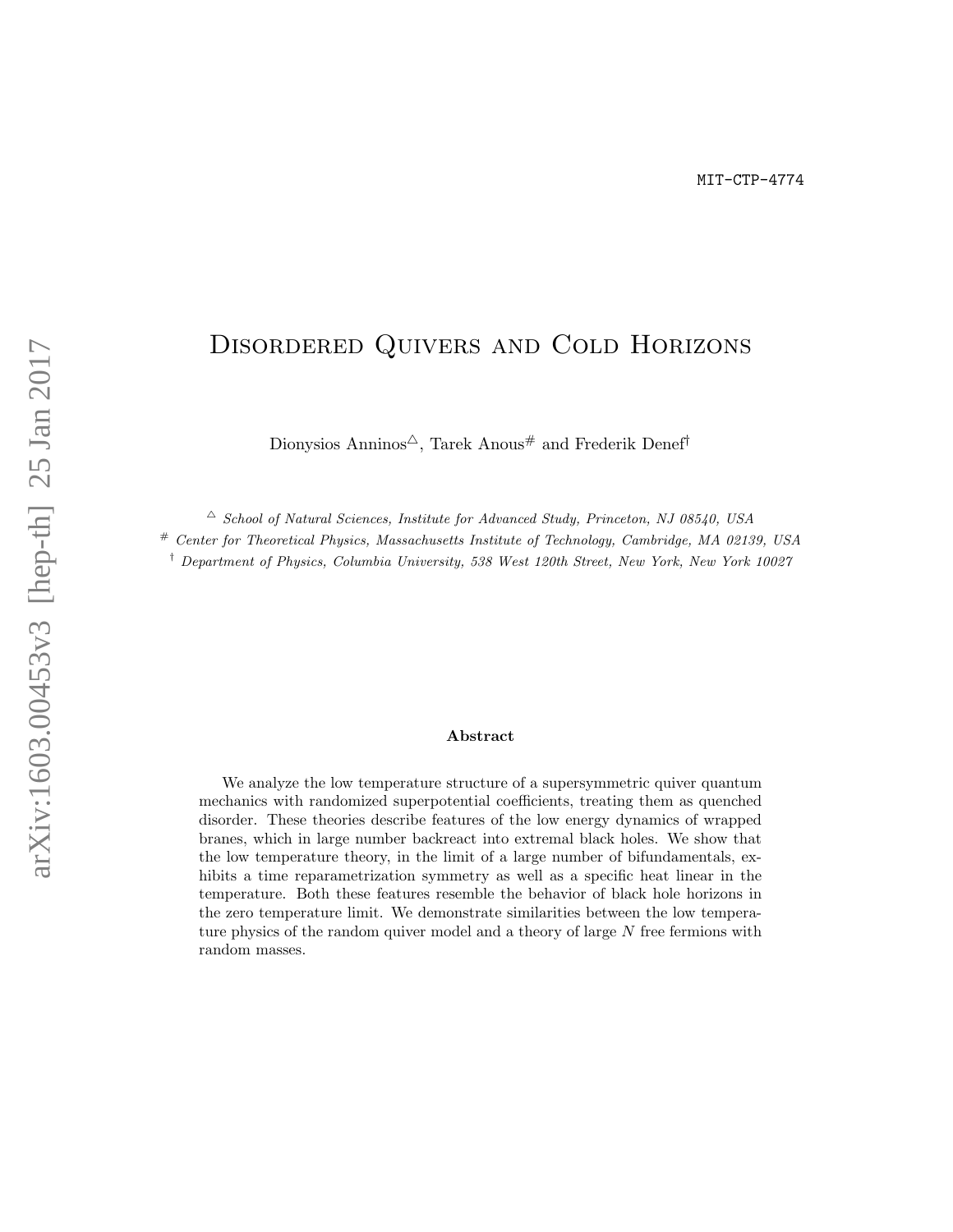# Contents

|             | 1 Introduction                                                                                                                                                                                                                                                                                                 | 1         |
|-------------|----------------------------------------------------------------------------------------------------------------------------------------------------------------------------------------------------------------------------------------------------------------------------------------------------------------|-----------|
| $\bf{2}$    | Quiver quantum mechanics<br>2.1<br>Replica matrices $\ldots \ldots \ldots \ldots \ldots \ldots \ldots \ldots \ldots \ldots \ldots$<br>2.2                                                                                                                                                                      | 3         |
| $\bf{3}$    | Large N limit $\ldots \ldots \ldots \ldots \ldots \ldots \ldots \ldots \ldots \ldots \ldots \ldots$<br>2.3<br>Replica symmetry<br>Small fluctuations about the paramagnetic ansatz 9<br>3.1<br>Paramagnetic equations of motion $\ldots \ldots \ldots \ldots \ldots \ldots \ldots \ldots 10$<br>3.2<br>$3.3\,$ | 9         |
|             | 4 Scaling regime<br>4.1<br>Non-supersymmetric solution $\ldots \ldots \ldots \ldots \ldots \ldots \ldots 16$<br>4.1.1<br>4.1.2<br>4.2                                                                                                                                                                          | 14        |
| $5^{\circ}$ | Quenched Coulomb branch                                                                                                                                                                                                                                                                                        | <b>20</b> |
|             | A Fermions with random masses                                                                                                                                                                                                                                                                                  | 22        |
|             | <b>B</b> Perturbative expansion                                                                                                                                                                                                                                                                                | 24        |

# <span id="page-1-0"></span>1 Introduction

In this work we consider how certain techniques developed in the study of systems with quenched disorder may be used in the context of string theory. The rough picture goes as follows: consider wrapping branes on complicated cycles within some compact manifold such that the branes are point-like in the non-compact space. These internal cycles can intersect amongst each other and amongst themselves, giving rise to a large number of light degrees of freedom localized at the brane intersections. Moreover, the different intersection modes can further interact with each other via some stringy processes. If the charges of the point-like branes in the non-compact directions, which are given by the cohomology of the cycles they wrap, become large enough we expect them to backreact into a charged extremal black hole. We expect several of the features of such black holes to be governed by the effective quantum mechanical theory obtained upon reducing the wrapped cycles to the lowest Kaluza-Klein modes. Generically this will be governed by some rather complicated Hamiltonian, coupling the large number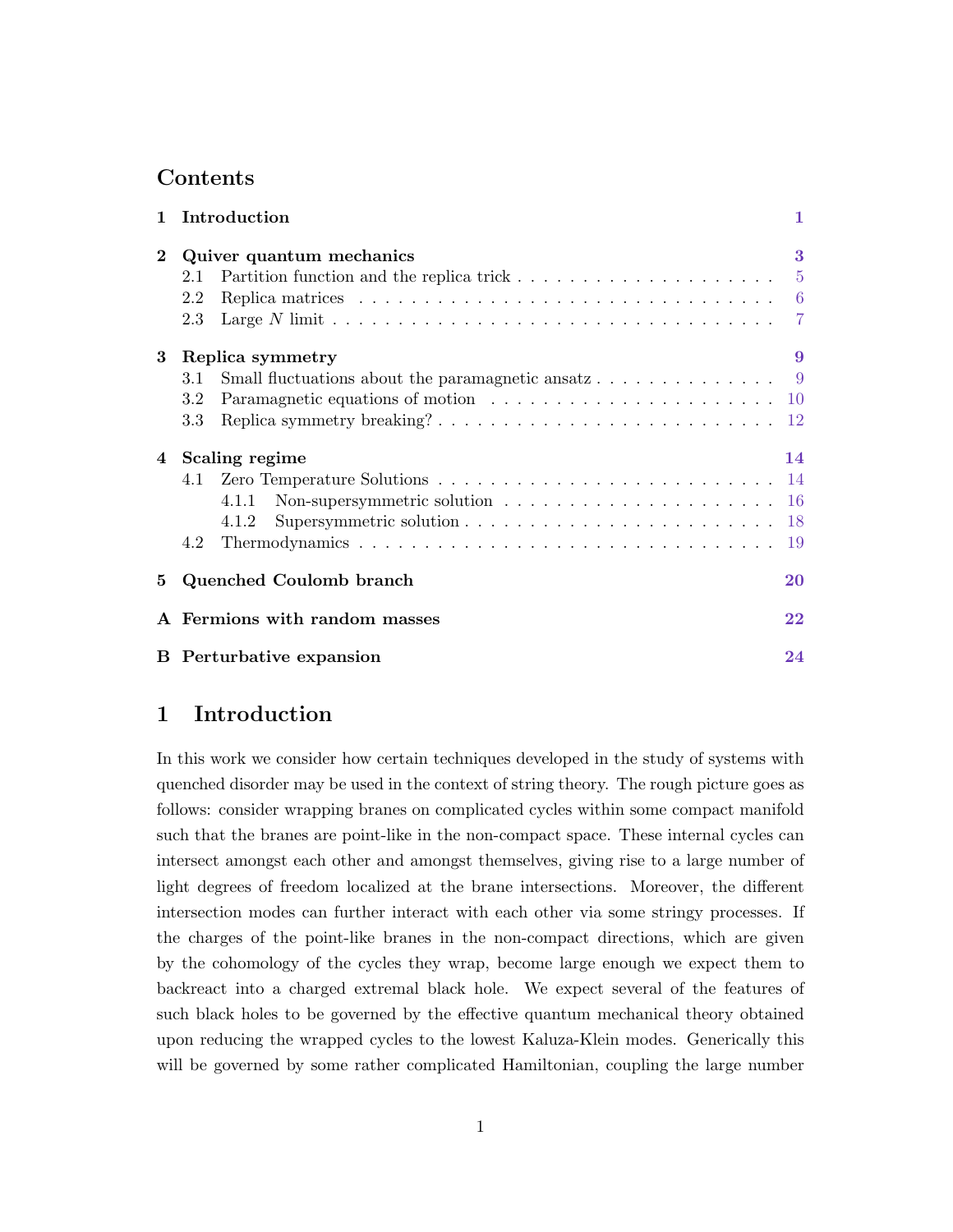of intersection modes between each other. The parameters of this Hamiltonian will result from difficult calculations involving the detailed structure of the compactification manifold. But perhaps, to some good approximation, they can simply be treated as a collection of random variables. If, in addition, these random variables evolve on time scales much larger than that of the intersection modes themselves, they may be viewed as quenched disorder. Our interest is to analyze the effect of this type of quenched disorder in a particular quantum mechanical model motivated from string theory. This approach is similar in spirit to Wigner's [\[1\]](#page-25-0), who analyzed the spectral properties of heavy nuclei by approximating their Hamiltonian by a random matrix.

The model we consider is a supersymmetric quantum mechanics with four supercharges [\[2,](#page-25-1)[3\]](#page-25-2). The matter content is organized in a quiver diagram, with bifundamental fields connecting different nodes and adjoint fields residing on the nodes. These models have been argued to describe, at weak coupling, the low energy physics of branes wrapping different cycles in a Calabi-Yau compactification. The adjoint matter describes the degrees of freedom of the brane's motion in the non-compact directions, and the bifundamentals capture the intersection modes in the internal cycles. Interestingly, certain types of quivers exhibit an exponentially large number of ground states [\[4\]](#page-25-3) (in the large intersection number limit) reminiscent of the Bekenstein-Hawking entropy of the extremal black holes they are supposed to describe at strong coupling. The Hamiltonian of these models is highly constrained by supersymmetry, but it does allow for a superpotential which leads to interactions between the different intersection modes. The coefficients of this superpotential are in principle fixed by an often prohibitively difficult calculation depending on many of the details of the compactification manifold and its internal cycles. It is these superpotential coefficients that we take to be random in this paper, as a first step toward our broader goal.

The extremal black holes that the branes backreact into have several features of interest such as an  $AdS_2 \times S^2$  near horizon with an  $SL(2,\mathbb{R})$  symmetry and the possible fragmentation of this throat into a multitude of split horizons [\[5–](#page-25-4)[9\]](#page-25-5). It was previously shown that the classically chaotic [\[10\]](#page-25-6) quiver models on the Coulomb branch, i.e. when the branes are separated in the non-compact space, are described in the low energy limit by an  $SL(2,\mathbb{R})$  invariant multi-particle mechanics [\[11\]](#page-26-0). This is reminiscent of the  $SL(2,\mathbb{R})$  invariant mechanics [\[12,](#page-26-1)[13\]](#page-26-2) defined by the motion of the tips in the fragmented extremal throat.

We focus instead on the Higgs branch of the model, where the branes are sitting on top of each other and the intersection modes are light. In order to analyze this branch, we invoke the replica trick which involves considering  $n$  replicas of the original system. Upon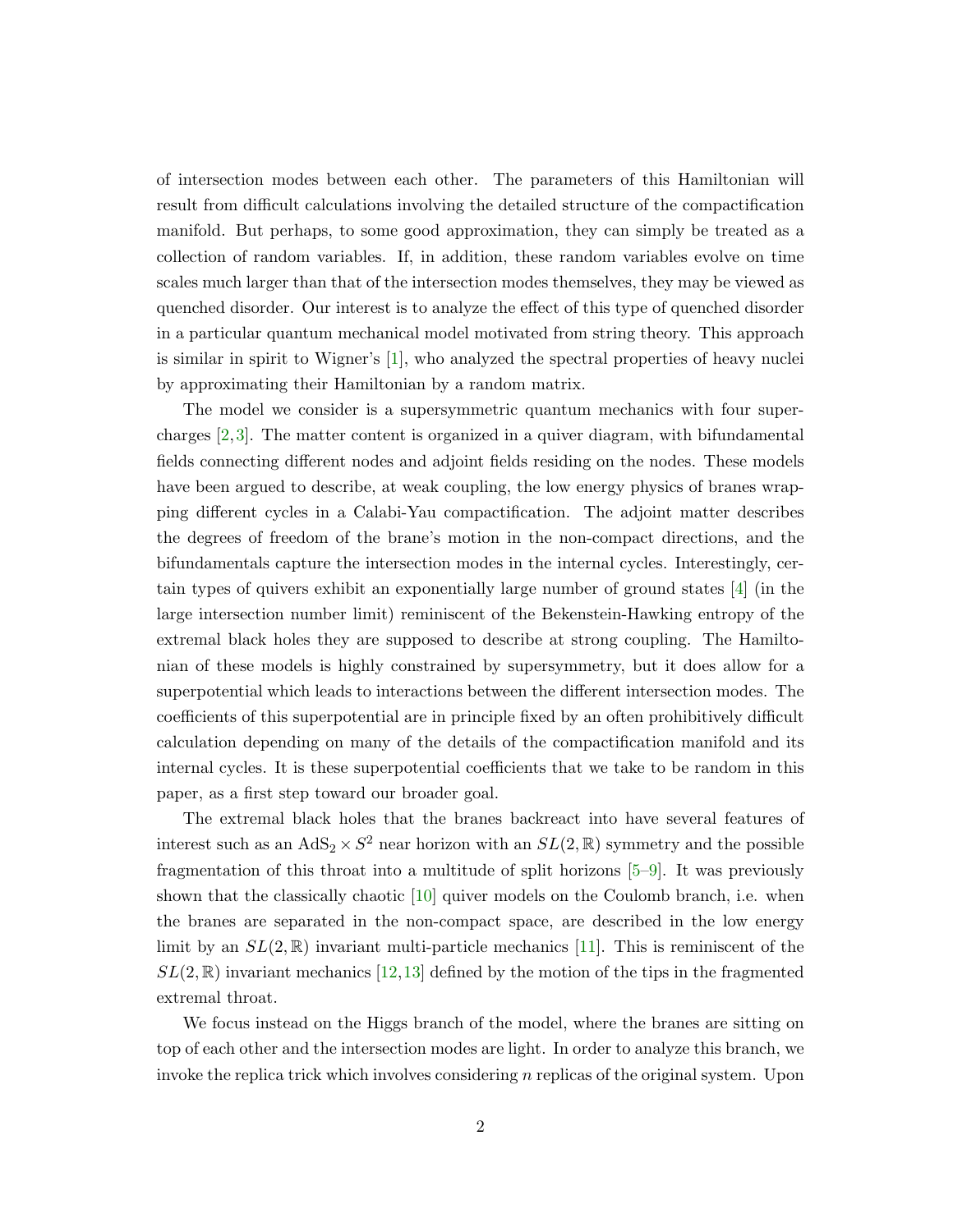integrating out the random disorder, these replicas interact amongst each other. At large intersection number N, the system is described by a collection of  $n \times n$  replica matrices  $Q_{AB}$ . The 'paramagnetic' case  $Q_{AB} = Q \delta_{AB}$  is shown to be perturbatively stable. Moreover, as speculated in [\[11\]](#page-26-0), we find that the disorder averaged theory exhibits an emergent time reparametrization symmetry at low temperatures, containing an  $SL(2,\mathbb{R})$ subgroup. This is reminiscent of the symmetry found in the near horizon region of extremal black holes [\[14\]](#page-26-3). This is very similar to the situation encountered in several models of quenched quantum systems, such as the system recently considered in [\[15–](#page-26-4)[20\]](#page-26-5). Additionally, we study the low temperature thermodynamics of the system. We show that the specific heat at low temperatures grows linearly. Interestingly, the specific heat of near extremal black holes has a similar linear growth in  $T$ . In appendix  $A$  we discuss how a simple model of free fermions with random masses also exhibits several of these features.

Finally, we establish that the Coulomb branch and Higgs branch  $SL(2,\mathbb{R})$  invariant sectors are distinct—the scaling dimensions of the fields in each sector is different. We also initiate the study of more general replica symmetric and replica symmetry breaking saddles, but leave a complete analysis of this question to future work.

### <span id="page-3-0"></span>2 Quiver quantum mechanics

The quantum mechanical theories of interest in this paper have four supercharges [\[3\]](#page-25-2). The matter content resides in a chiral multiplet  $\Phi^i_\alpha = (\phi^i_\alpha, \psi^i_\alpha, F^i_\alpha)$  containing a complex scalar  $\phi^i_\alpha$ , a complex Weyl spinor<sup>[1](#page-3-1)</sup>  $\psi^i_\alpha$  and an auxiliary complex scalar  $F^i_\alpha$ . The index  $\alpha = 1, 2, \ldots, N$  indicates a particular intersection mode connecting two branes, and the index  $i = 1, 2, 3, \ldots, m$  represents the particular pair of branes being connected. We consider a cyclic quiver with three nodes (and hence three branes), i.e.  $m = 3$ , since it is the simplest case and the general  $m$ -node cyclic case turns out to be qualitatively similar. The Euclidean action contains a standard kinetic piece:

<span id="page-3-2"></span>
$$
S_{\rm kin} = \int d\tau \left( |\dot{\phi}^i_{\alpha}|^2 + \bar{\psi}^i_{\alpha} \dot{\psi}^i_{\alpha} - |F^i_{\alpha}|^2 \right) , \qquad (2.1)
$$

<span id="page-3-1"></span><sup>&</sup>lt;sup>1</sup>The Weyl spinor has an  $SO(3)$  spinor index which we are suppressing. The  $\psi^i_\alpha$  transform in the 2 of  $SO(3)$  and  $\bar{\psi}_{\alpha}^{\bar{i}}$  transform in the  $\bar{2}$ .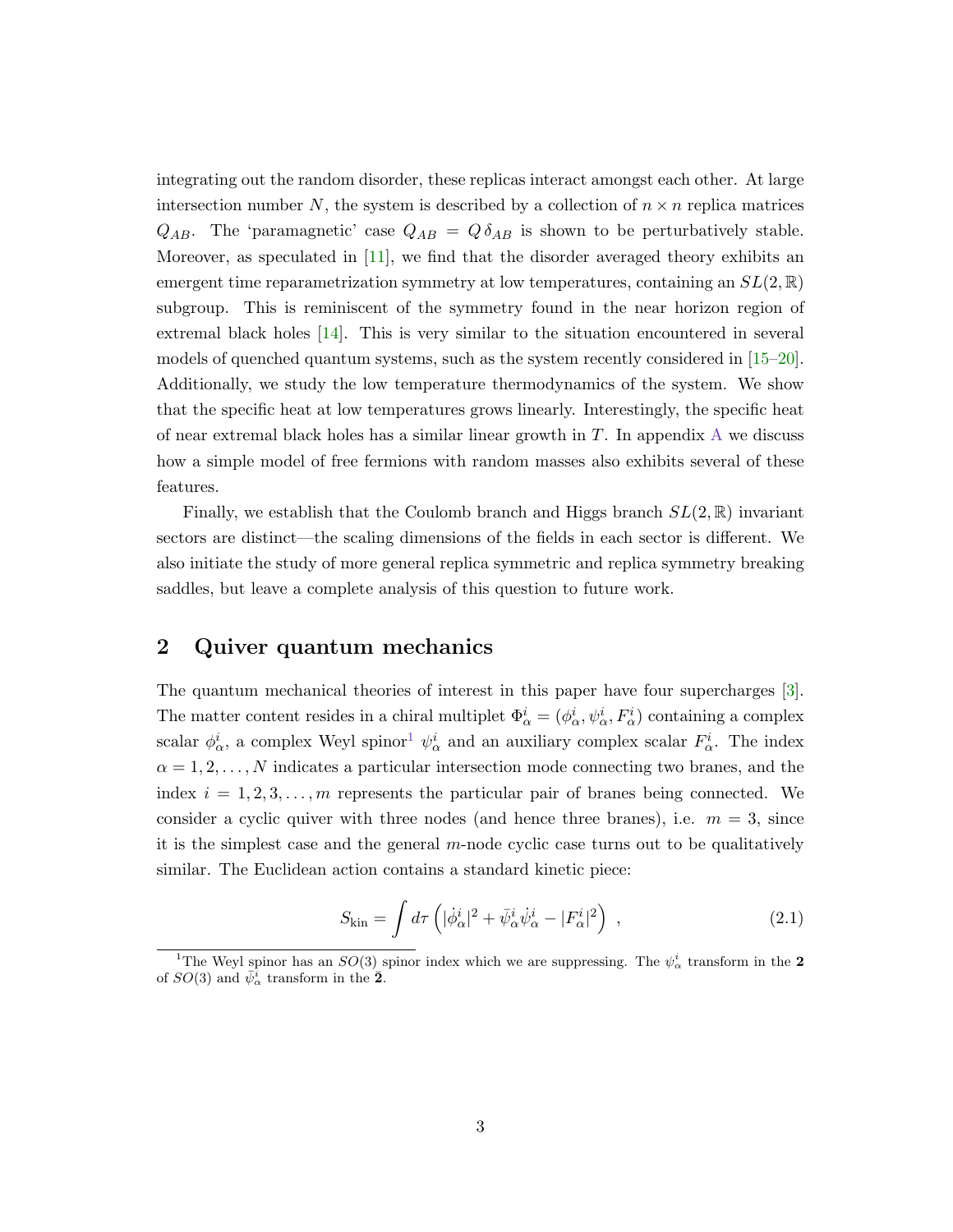as well as interactions governed by a holomorphic superpotential  $W(\phi)$ :

$$
S_{\rm int} = \int d\tau \left( \frac{\partial W(\phi)}{\partial \phi_{\alpha}^{i}} F_{\alpha}^{i} + \frac{1}{2} \frac{\partial^{2} W(\phi)}{\partial \phi_{\alpha}^{i} \partial \phi_{\beta}^{j}} \psi_{\alpha}^{i} \epsilon \psi_{\beta}^{j} + h.c. \right) \tag{2.2}
$$

Repeated indices are summed throughout our discussion unless otherwise specified. The theory has an  $SO(3)$  symmetry generated by  $\mathbf{J} = \bar{\psi}_{\alpha}^{i} \boldsymbol{\sigma} \psi_{\alpha}^{i}/2$ . Notice that the above expression also contains an  $SO(3)$  invariant term  $\psi^i_\alpha \epsilon \psi^j_\beta$  containing the  $2 \times 2$   $\epsilon$ -tensor which is contracted by the (suppressed) spinor indices of the fermions. The supersymmetry transformations act as follows:

$$
\delta \phi^i_\alpha = \sqrt{2} \, \xi \, \epsilon \, \psi^i_\alpha \,, \tag{2.3}
$$

$$
\delta \psi_{\alpha}^{i} = \sqrt{2} \bar{\xi} \epsilon \dot{\phi}_{\alpha}^{i} + \sqrt{2} \xi F_{\alpha}^{i} , \qquad (2.4)
$$

$$
\delta F_{\alpha}^{i} = \sqrt{2} \bar{\xi} \dot{\psi}_{\alpha}^{i} . \qquad (2.5)
$$

We will work with a specific holomorphic superpotential:

$$
W(\phi) = \Omega_{\vec{\alpha}} \phi_{\alpha}^1 \phi_{\beta}^2 \phi_{\gamma}^3 , \qquad (2.6)
$$

with  $\vec{\alpha} \equiv (\alpha, \beta, \gamma)$  and  $\Omega_{\vec{\alpha}}$  a set of constants. Since  $W(\phi)$  contains no quadratic piece, the bosons  $\phi^i_\alpha$  and fermions  $\psi^i_\alpha$  are all massless. There can be higher order terms, but we will only consider the lowest order one. The scalar potential is given by:

$$
V(\phi) = \sum_{\alpha,i} \left| \frac{\partial W(\phi)}{\partial \phi_{\alpha}^i} \right|^2 \tag{2.7}
$$

It is useful to provide the engineering dimensions of the various fields. With  $|\tau| = +1$ we have  $[\Omega_{\vec{\alpha}}] = -3/2$ ,  $[\phi_{\alpha}] = +1/2$ ,  $[\psi_{\alpha}] = 0$  and  $[F_{\alpha}] = -1/2$ . Note that the  $\Omega_{\vec{\alpha}}$  are the only parameters in the model, and they are dimensionful. For the system at finite temperature  $T = 1/\beta$  we identify  $\tau \sim \tau + \beta$  with  $[\beta] = +1$ .

As mentioned in the introduction, these theories can be viewed as low energy effective actions arising from the dynamics of open strings living at the intersection points of branes wrapped along internal cycles in the compactification manifold. The branes are point like in the non-compact dimensions, and we are discarding their position degrees of freedom (which comprise a vector multiplet) by making them parametrically massive. A more complete analysis would include these degrees of freedom. We briefly discuss their effect in section [5.](#page-20-0) For large values of  $N$  the point-like branes can backreact into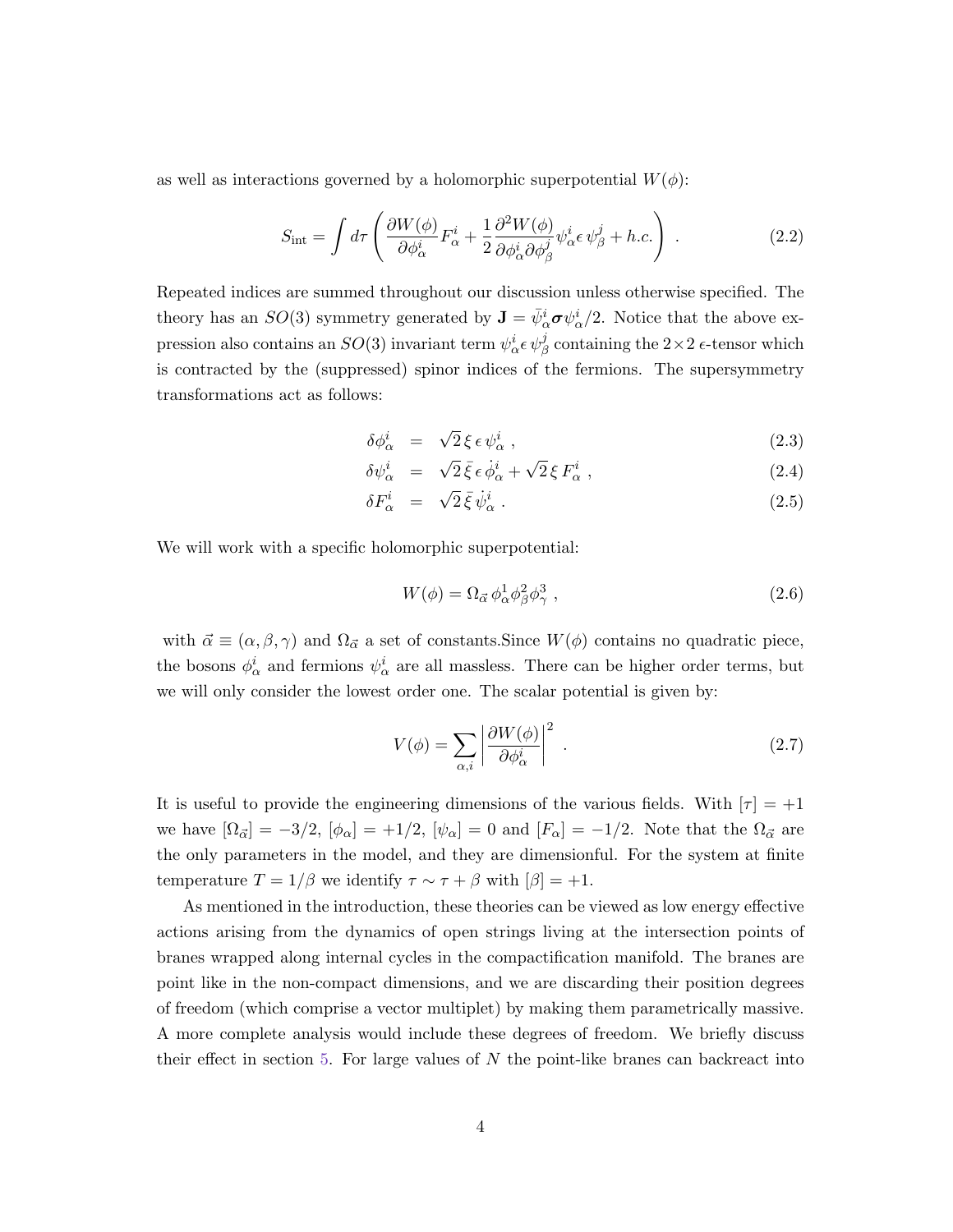extremal black holes with an  $AdS_2 \times S^2$  throat in the near horizon geometry. The details of the coefficients  $\Omega_{\vec{\alpha}}$  are contained in the geometry of the compactification manifold and the specific cycles wrapped by the branes.

It is in general rather complicated to compute the exact values of  $\Omega_{\vec{\alpha}}$ . Therein lies the basic assumption of our paper. We take the  $\Omega_{\vec{\alpha}}$  to be random coefficients drawn independently from a Gaussian probability distribution with variance  $\langle |\Omega_{\vec{\alpha}}|^2 \rangle = \Omega^2$  and vanishing mean. Moreover we assume that the disorder is quenched, such that we must average over the disorder only upon computing a particular extensive, physical quantity such as the free energy. In what follows we analyze the implications of such quenched disorder.

The supersymmetric ground state sector of these models has been the subject of extensive work [\[4,](#page-25-3) [21–](#page-26-6)[23\]](#page-27-0). By evaluating a Witten index, the particular model under consideration was shown to have an exact ground state degeneracy that grows as  $2^{3N}$ in the large N limit  $[4]$ . Our main interest in what follows regards the low temperature non-supersymmetric sector of the model which has been far less explored.

#### <span id="page-5-0"></span>2.1 Partition function and the replica trick

In order to compute the two-point function we consider the Euclidean partition function at finite temperature:[2](#page-5-1)

$$
Z_{\Omega}[T] = \int \mathcal{D}\Phi_{\mathcal{I}} e^{-S_E[\Phi_{\mathcal{I}};\Omega_{\vec{\alpha}}]} \,, \tag{2.8}
$$

where  $\mathcal I$  is a generalized index specifying any of the given fields. The bosonic degrees of freedom are periodic around the thermal circle  $\tau \sim \tau + 1$  and the fermonic degrees of freedom are anti-periodic. For a given realization of disorder the above partition function is too complicated to analyze. However for large enough systems, disorderaveraged quantities get at the essential physics. Since the disorder is quenched, the main quantity of interest is the averaged free energy, given by the logarithm of  $Z_{\Omega}[T]$ . We express this as (with overlines denoting disorder averages):

$$
\overline{F_{\Omega}[T]} = -T \overline{\log Z_{\Omega}[T]} = -T \lim_{n \to 0} \partial_n \overline{(Z_{\Omega}[T])^n} . \qquad (2.9)
$$

At this point take *n* to be an integer, such that we can view  $(Z_{\Omega}[T])^n$  as *n*-replicas of the original system. The average over the quenched disorder is performed over this replicated system, and the basic assumption is that the final results can be analytically

<span id="page-5-1"></span><sup>&</sup>lt;sup>2</sup>From now on we normalize all fields and parameters in units where  $\beta = 1$ . For example, we denote the dimensionless quantity  $\Omega^2 \beta^3$  by  $\Omega^2$  and reinstate factors of  $\beta$  when necessary.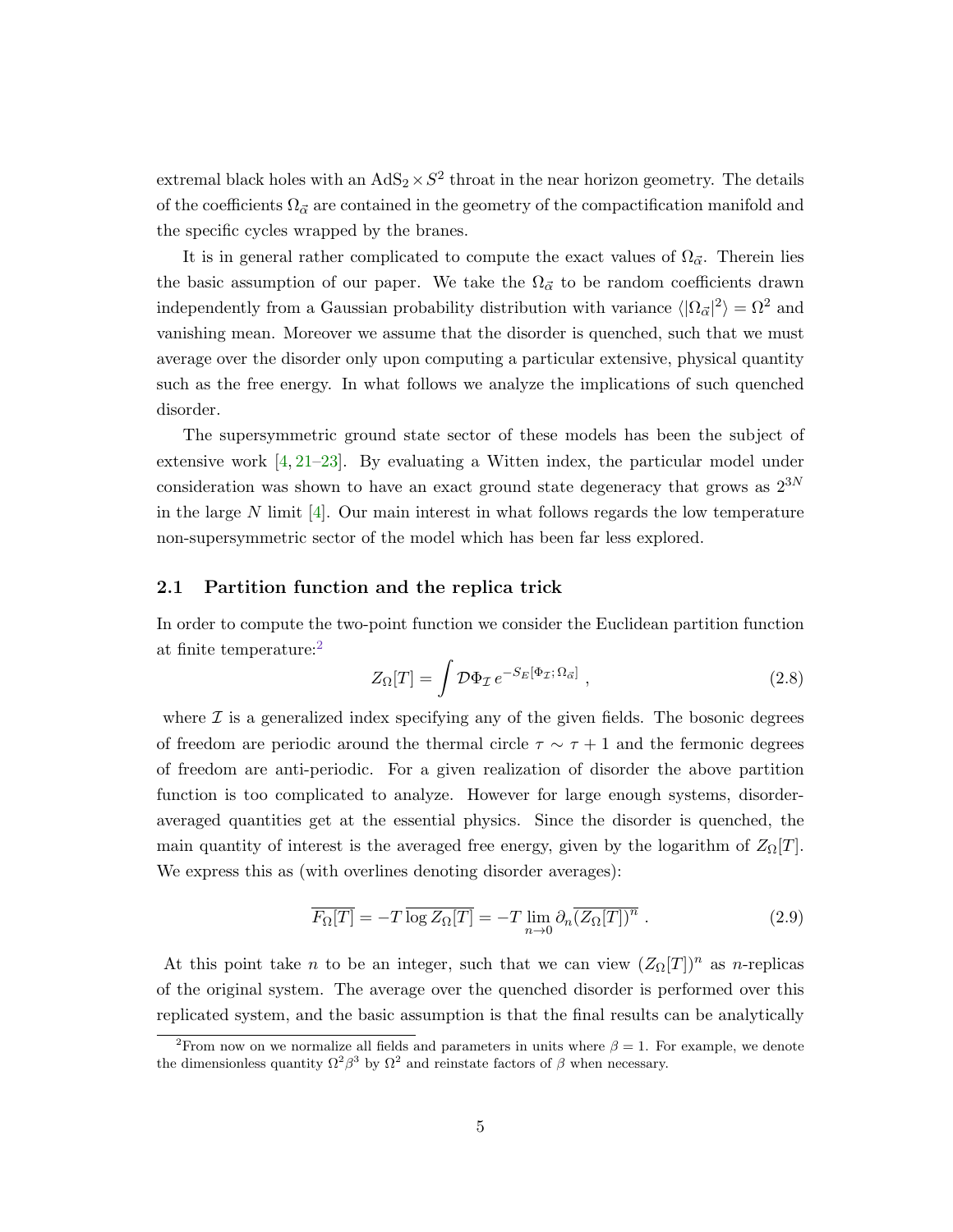continued to real  $n$ . This assumption is known in the literature as the replica trick, and is a basic tool in analyzing simple models of spin glasses. As a warm up example in using the replica trick, we provide a simple solvable case of free fermions with a random mass matrix in appendix [A.](#page-22-0)

Upon integrating out the disorder we find an effective action for the replicated degrees of freedom  $\Phi_{\alpha A}^i = (\phi_{\alpha A}^i, \psi_{\alpha A}^i, F_{\alpha A}^i)$  which now cary an additional replica index  $A =$  $1, \ldots, n$ . For our choice of superpotential, this effective action reads:

<span id="page-6-1"></span>
$$
S_{\text{eff}} = S_{\text{kin}} - \Omega^2 \int d\tau \, d\tau' \mathcal{F}_{\vec{\alpha}}[\Phi^i_{\alpha A}(\tau)] \bar{\mathcal{F}}_{\vec{\alpha}}[\bar{\Phi}^i_{\alpha A}(\tau')] \;, \tag{2.10}
$$

where

$$
\mathcal{F}_{\vec{\alpha}}[\Phi_{\alpha A}^{i}(\tau)] \equiv \sum_{\vec{i}\in\mathcal{S}_{3}} \sum_{A} \left( \phi_{\alpha A}^{i_{1}} \phi_{\beta A}^{i_{2}} F_{\gamma A}^{i_{3}} + \psi_{\alpha A}^{i_{1}} \epsilon \psi_{\beta A}^{i_{2}} \phi_{\gamma A}^{i_{3}} \right) . \tag{2.11}
$$

 $S_3$  is the permutation group with 3-elements and  $\vec{i} = (i_1, i_2, i_3)$ . The kinetic action  $S_{\text{kin}}$ is the replicated version of the original  $(2.1)$ :

<span id="page-6-2"></span>
$$
S_{\rm kin} = \sum_{A,i} \int d\tau \left( -\bar{\phi}^i_{\alpha A} \partial^2_{\tau} \phi^i_{\alpha A} + \bar{\psi}^i_{\alpha A} \partial_{\tau} \psi^i_{\alpha A} - \bar{F}^i_{\alpha A} F^i_{\alpha A} \right) \tag{2.12}
$$

Notice that upon integrating out the disorder we have coupled the replica indices. Also note that since the original action is bounded from below, the path integral over the replica matrices must be well defined for all  $\Omega^2 > 0$ . Furthermore, [\(2.10\)](#page-6-1) is invariant under the same supersymmetry transformations as the original action. This is to be expected, since the theory is supersymmetric for any given realization of the variables  $\omega_{\vec{\alpha}}$ .

#### <span id="page-6-0"></span>2.2 Replica matrices

At this point we introduce replica matrices:  $Q_{AB}^{\mathcal{I}\mathcal{J}}(\tau,\tau')$  and delta-functionals implementing the on-shell conditions:

$$
Q_{AB}^{\mathcal{I}\mathcal{J}}(\tau,\tau') = \sum_{\alpha} \bar{\Phi}_{\alpha A}^{\mathcal{I}}(\tau) \Phi_{\alpha B}^{\mathcal{J}}(\tau') , \qquad (2.13)
$$

where we use the generalized index  $\mathcal{I} = \{i, \text{type}\}\$  to specify the node index i and the field type, i.e.  $\phi$ , F or  $\psi^a$ . These are reminiscent of the bi-local fields introduced in [\[24\]](#page-27-1). We use the integral representation of the delta functionals by introducing Lagrange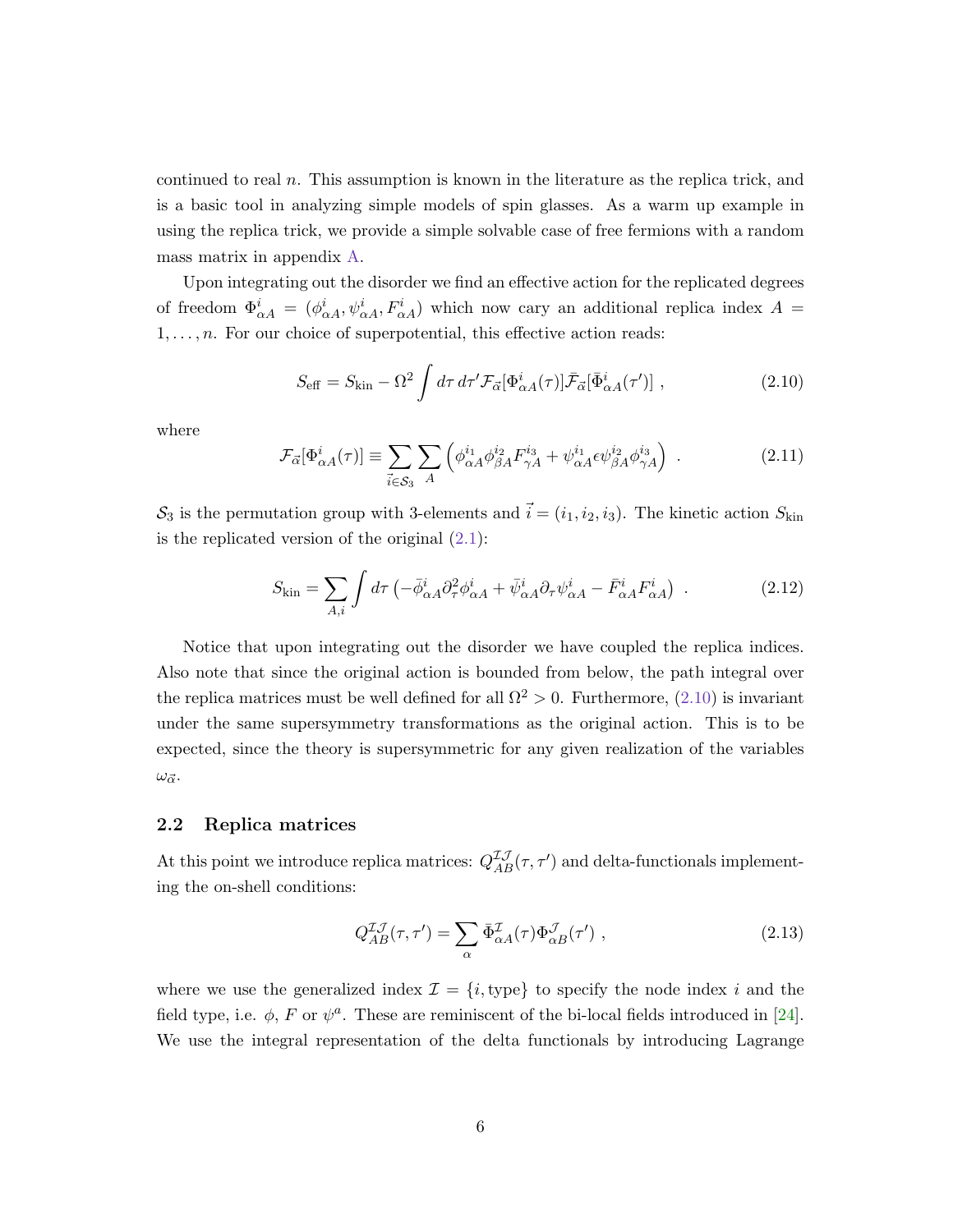multipliers  $\Lambda_{AB}^{\mathcal{I}\mathcal{J}}(\tau,\tau')$ :

$$
\delta \left[ Q_{AB}^{\mathcal{I}\mathcal{J}}(\tau,\tau') - \bar{\Phi}_{\alpha A}^{\mathcal{I}}(\tau) \Phi_{\alpha B}^{\mathcal{J}}(\tau') \right] =
$$
\n
$$
\int \mathcal{D} \Lambda_{AB}^{\mathcal{I}\mathcal{J}}(\tau,\tau') \exp \left[ i \int d\tau d\tau' \Lambda_{AB}^{\mathcal{I}\mathcal{J}}(\tau,\tau') \left( Q_{AB}^{\mathcal{I}\mathcal{J}}(\tau,\tau') - \bar{\Phi}_{\alpha A}^{\mathcal{I}}(\tau) \Phi_{\alpha B}^{\mathcal{J}}(\tau') \right) \right] \ . \tag{2.14}
$$

Upon implementing the delta function conditions, the remaining  $S_{\text{eff}}$  is quadratic in the  $\Phi_{\alpha}^{\mathcal{I}}$ , which we can consequently integrate out. This leads to a Berezinian determinant factor and an interacting action in the bilocal fields. Writing [\(2.12\)](#page-6-2) as  $S_{\text{kin}} = \int d\tau d\tau' \bar{\Phi}^{\mathcal{I}}_{\alpha A}(\tau) \mathcal{O}^{\mathcal{I}\mathcal{J}}(\tau, \tau') \Phi^{\mathcal{J}}_{\alpha A}(\tau'),$  the determinant factor reads:

<span id="page-7-1"></span>
$$
\text{Det}\left[\mathcal{O}^{\mathcal{I}\mathcal{J}}(\tau,\tau')\otimes\mathbb{I}_{n\times n}+i\Lambda_{AB}^{\mathcal{I}\mathcal{J}}(\tau,\tau')\right]^{-N}.
$$
\n(2.15)

If we had chosen to turn on a source  $J_{A\alpha}^{\mathcal{I}}(\tau)$  for the  $\Phi_{A\alpha}^{\mathcal{I}}(\tau)$  fields, the partition function would also be a function of these  $J_{A\alpha}^{\mathcal{I}}(\tau)$ . In this case integrating out the  $\Phi_{A\alpha}^{\mathcal{I}}(\tau)$  leads to an additional term in the effective action:

<span id="page-7-2"></span>
$$
S_{\text{source}}[J_A^{\mathcal{I}}(\tau)] = -\int d\tau d\tau' \,\bar{J}_{A\alpha}^{\mathcal{I}}(\tau) \left[ \mathcal{O}^{\mathcal{I}\mathcal{J}} \otimes \mathbb{I}_{n \times n} + i \,\Lambda_{AB}^{\mathcal{I}\mathcal{J}}(\tau, \tau') \right]^{-1} J_{B\alpha}^{\mathcal{J}}(\tau') \; . \tag{2.16}
$$

The above expression expresses the correlation functions of the original fields  $\Phi$  in terms of the new variables  $Q$  and  $\Lambda$ .

#### <span id="page-7-0"></span>2.3 Large N limit

Notice that the functional determinant in  $(2.15)$  is raised to the power N. We are interested in a particular large N limit, which we will now specify. We rescale  $Q \to NQ$ and keep  $\Omega N \equiv \lambda$ , Q and  $\Lambda$  fixed as  $N \to \infty$ . With this large N limit all exponents in the effective action scale as N.

It follows from [\(2.15\)](#page-7-1) and [\(2.16\)](#page-7-2) that the saddle point value of the  $Q_{AB}^{\mathcal{I}}(\tau, \tau')$  computes the various disorder averaged, equilibrium, two-point functions:

$$
Q_{AB}^{\mathcal{I}\mathcal{J}}(\tau,\tau') = \frac{1}{N} \langle \bar{\Phi}_{\alpha A}^{\mathcal{I}}(\tau) \Phi_{\alpha B}^{\mathcal{J}}(\tau') \rangle . \qquad (2.17)
$$

It is useful to note that several of these  $Q_{AB}^{\mathcal{IJ}}(\tau, \tau')$  will vanish. (For example, they might involve a single fermionic field.) Moreover, there will always be a large  $N$  saddle point for which the replica matrices  $Q_{AB}^{\mathcal{I}\mathcal{J}}(\tau,\tau')$  all have  $\mathcal{I}=\mathcal{J}$ . This saddle will be perturbatively stable against fluctuations in the  $\mathcal{I} \neq \mathcal{J}$  directions. We study such saddles in what follows, since they already contain a lot of interesting phenomena.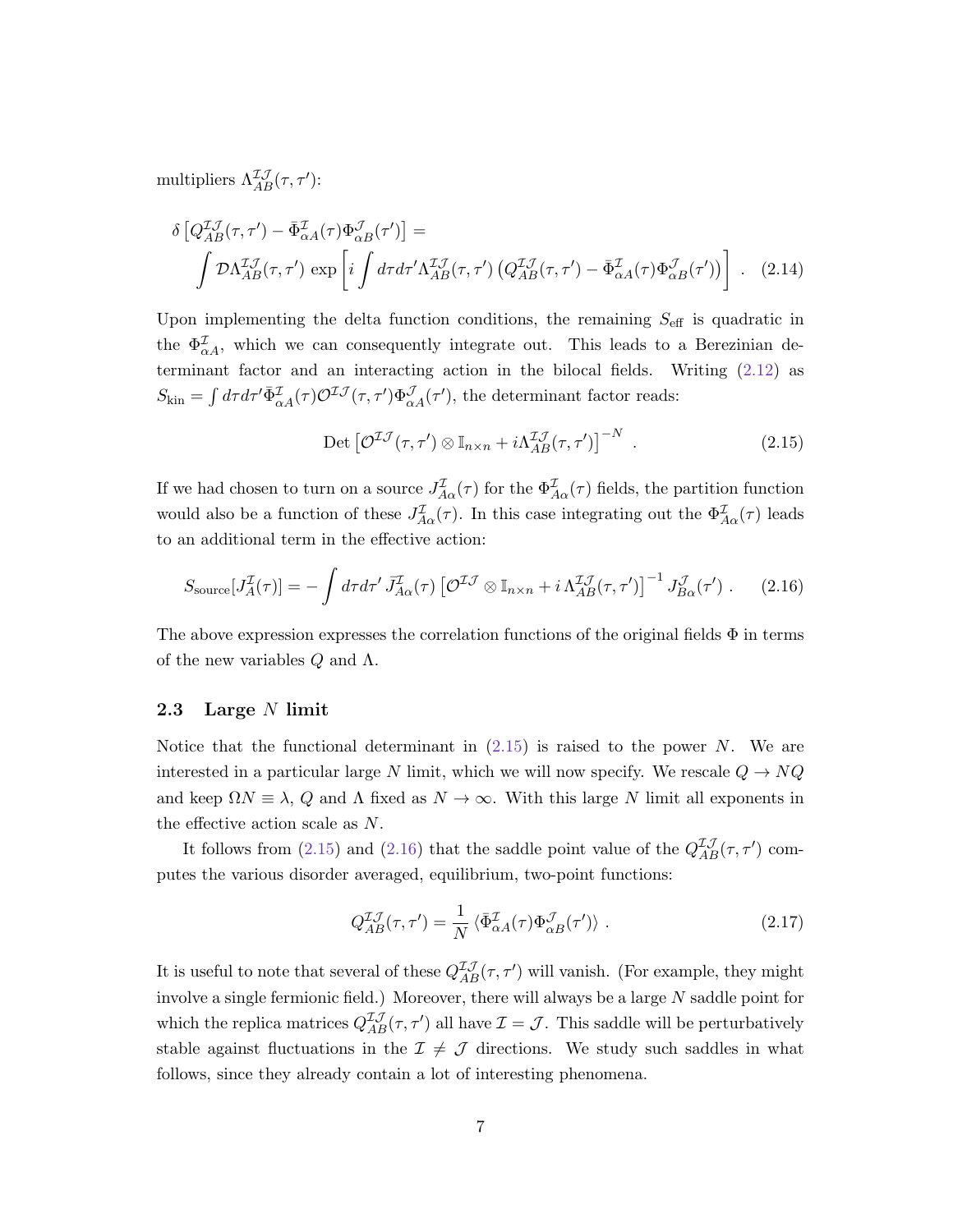In the  $\mathcal{I} = \mathcal{J}$  subspace, the effective action simplifies considerably. Thus we can simplify our notation slightly. We denote:

$$
Q_{AB}^{i}(\tau,\tau') \equiv \frac{1}{N} \langle \bar{\phi}_{\alpha A}^{i}(\tau) \phi_{\alpha B}^{i}(\tau') \rangle , \qquad (2.18)
$$

$$
P_{AB}^{i}(\tau,\tau') \equiv \frac{1}{N} \langle \bar{F}_{\alpha A}^{i}(\tau) F_{\alpha B}^{i}(\tau') \rangle , \qquad (2.19)
$$

$$
S_{AB}^{i,a}(\tau,\tau') \equiv \frac{1}{N} \langle \bar{\psi}_{\alpha A}^{i,a}(\tau) \psi_{\alpha B}^{i,a}(\tau') \rangle . \tag{2.20}
$$

In the above expressions, only the Greek indices are summed over, and the index  $a = 1, 2$ for the fermionic variables is the  $SO(3)$  spinor index. Our effective action thus becomes:

$$
\frac{S_{\text{eff}}}{N} = \sum_{i=1}^{3} \left[ \int d\tau d\tau' \delta(\tau - \tau') \left( -\partial_{\tau}^{2} Q_{AA}^{i} + \sum_{a=1}^{2} \partial_{\tau} S_{AA}^{i,a} - P_{AA}^{i} \right) \right.\left. - \text{tr} \log Q_{AB}^{i}(\tau, \tau') + \sum_{a=1}^{2} \text{tr} \log S_{AB}^{i,a}(\tau, \tau') - \text{tr} \log \left( -P_{AB}^{i}(\tau, \tau') \right) \right.\left. - \lambda^{2} \sum_{\vec{i} \in S_{3}} \int d\tau d\tau' Q_{AB}^{i_{1}}(\tau, \tau') \left( Q_{AB}^{i_{2}}(\tau, \tau') P_{AB}^{i_{3}}(\tau, \tau') + S_{AB}^{i_{2,1}}(\tau, \tau') S_{AB}^{i_{3,2}}(\tau, \tau') \right) , \quad (2.21)
$$

where we have integrated out the Lagrange multipliers implementing the delta function constraints in deriving this action. The above action implies the following equations of motion for  $P_{AB}^i(\tau, \tau')$ :

$$
\delta_{AB}\delta(\tau - \tau') = P_{AB}^{i}(\tau - \tau') + \lambda^{2} \sum_{C} \int \delta\tau'' P_{CB}^{i}(\tau - \tau' - \tau'') \sum_{i \notin j \in S^{2}} Q_{AC}^{j_{1}}(\tau'') Q_{AC}^{j_{2}}(\tau'') . \quad (2.22)
$$

Since the kinetic term for  $P_{AB}^i(\tau, \tau')$  has no time derivatives, we can integrate it out exactly, leading to the following action solely in terms of  $Q_{AB}^i(\tau, \tau')$  and  $S_{AB}^{i,a}(\tau, \tau')$ :

<span id="page-8-0"></span>
$$
\frac{S_{\text{eff}}}{N} = \sum_{i=1}^{3} \left[ \int d\tau d\tau' \delta(\tau - \tau') \left( -\partial_{\tau}^{2} Q_{AA}^{i} + \sum_{a=1}^{2} \partial_{\tau} S_{AA}^{i,a} \right) - \text{tr} \log Q_{AB}^{i}(\tau, \tau') \right. \\
\left. + \sum_{a=1}^{2} \text{tr} \log S_{AB}^{i,a}(\tau, \tau') + \sum_{k=1}^{3} \text{tr} \log \left( \mathbb{I}_{n \times n} \delta(\tau - \tau') + \lambda^{2} \prod_{k \neq i} Q_{AB}^{i}(\tau, \tau') \right) \right] \\
\left. - \lambda^{2} \sum_{i \in S_{3}} \int d\tau d\tau' Q_{AB}^{i_{1}}(\tau, \tau') S_{AB}^{i_{2,1}}(\tau, \tau') S_{AB}^{i_{3,2}}(\tau, \tau') . \quad (2.23)
$$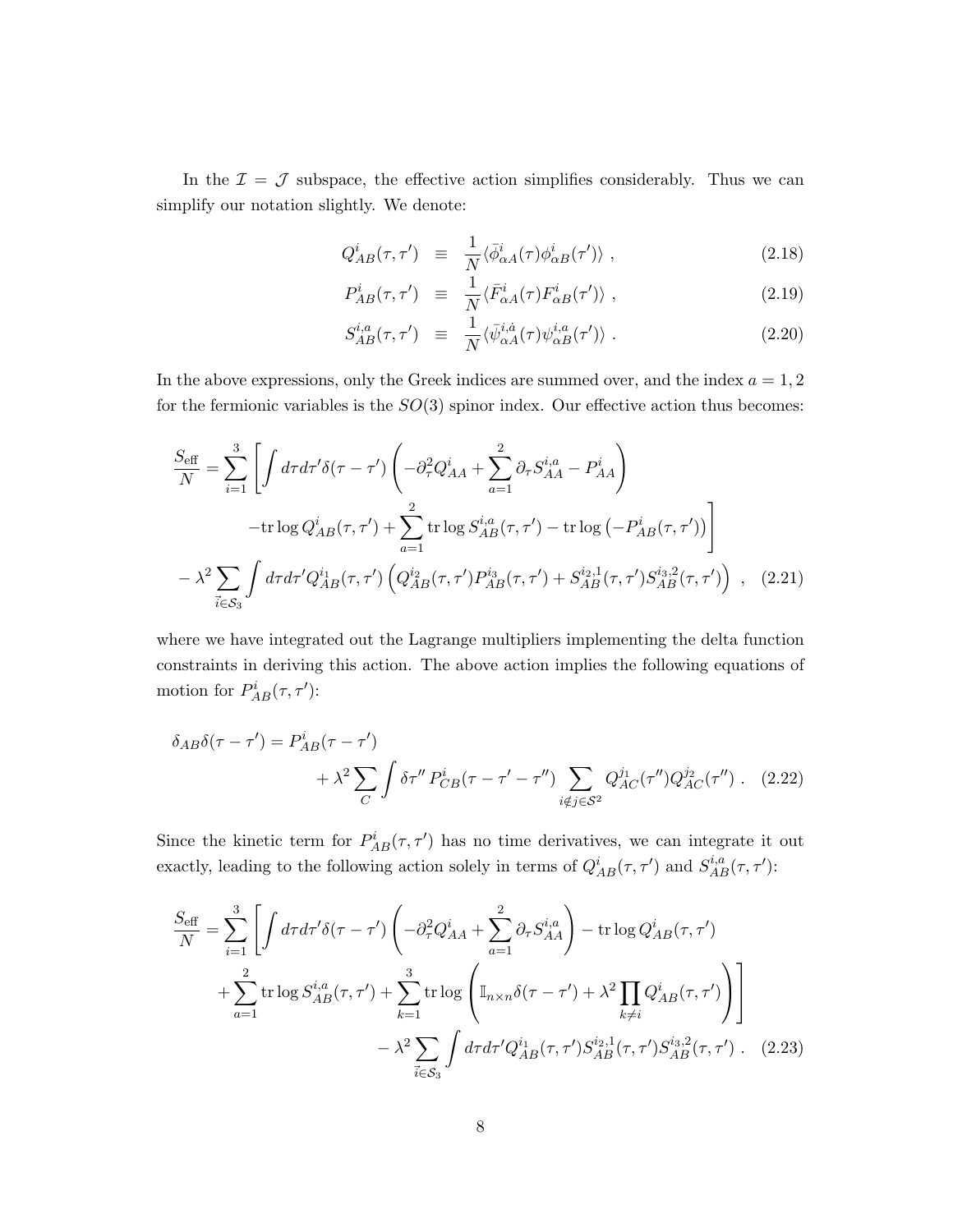Since our theory is time translation invariant  $Q_{AB}^i(\tau, \tau') = Q_{AB}^i(\tau - \tau')$  and  $S_{AB}^{i,a}(\tau, \tau') =$  $S_{AB}^{i,a}(\tau - \tau')$ . Moreover, time reversal invariance implies for the diagonal components of the replica matrices:  $Q_{AA}^i(\tau - \tau') = Q_{AA}^i(\tau' - \tau)$  which is moreover a real function. For the fermions,  $S_{AA}^{i,a}(\tau-\tau')=-S_{AA}^{i,a}(\tau'-\tau)$  is a real odd function of  $u\equiv(\tau-\tau')$ . In what follows, it will also be convenient to consider expressions in frequency space as well:

$$
Q_{AB}^{i}(u) = \sum_{k \in \mathbb{Z}} e^{2\pi i k u} Q_{AB}^{i}(k) , \quad S_{AB}^{i,a}(u) = \sum_{k \in \mathbb{Z}} e^{2\pi i (k+1/2) u} S_{AB}^{i,a}(k) .
$$
 (2.24)

Note that  $Q_{AB}^i(k) = \langle \bar{\phi}_{\alpha A}^i(k)\phi_{\alpha B}^i(-k)\rangle$  and  $S_{AB}^{i,a}(k) = \langle \bar{\psi}_{\alpha A}^{i,a}(k)\psi_{\alpha B}^{i,a}(-k-1)\rangle$ , where the  $\phi_{\alpha A}^i(k)$  are the Fourier coefficients of  $\phi_{\alpha A}^i(\tau)$  and so on. This in turn implies  $Q_{AA}^i(k)$  is a real even function, and  $S_{AA}^{i,a}(k) = S_{AA}^{i,a}(-k-1)$ .

### <span id="page-9-0"></span>3 Replica symmetry

The action  $(2.23)$  is symmetric among the replica indices  $A, B$ . However, as is the case in spin glass models, replica symmetry can be spontaneously broken. In this section we discuss whether or not replica symmetry is broken in the model described above. To understand this question, one must understand the dominant contribution to the partition function at large N. In several simple models of quantum systems with quenched disorder  $[25, 26]$  $[25, 26]$ , when replica symmetry is broken it indicates a transition to a glassy phase. A way to determine the presence of replica symmetry breaking is to study fluctuations about a replica symmetric saddle of the free energy and to see whether it is locally stable.

#### <span id="page-9-1"></span>3.1 Small fluctuations about the paramagnetic ansatz

It follows from an argument in [\[25\]](#page-27-2) that when  $A \neq B$ , the replica matrices must be time independent. The argument uses the fact that different replicas are decoupled before the disorder is integrated out. Hence the two-point function of two fields carrying different replica indices must factorize into a product of their respective one-point functions. However, the equilibrium value of the one-point function for a fixed realization of disorder is  $\tau$ -independent. From this it follows that  $Q_{AB}^i$  with  $A \neq B$  is itself  $\tau$ -independent, i.e.  $Q_{AB}^i(\tau, \tau') = (\delta_{AB} Q^i(\tau, \tau') + q_{AB}^i)$  with  $q_{AB}^i = \bar{q}_{BA}^i$  independent of  $\tau$  and vanishing for  $A = B$ . For  $S_{AB}^{i,a}(\tau, \tau')$ , we have the even stronger condition that  $S_{AB}^{i,a} = 0$  for  $A \neq B$  since the equilibrium one-point function of a fermion  $\langle \psi_{\alpha}^{i,a} \rangle$  vanishes identically.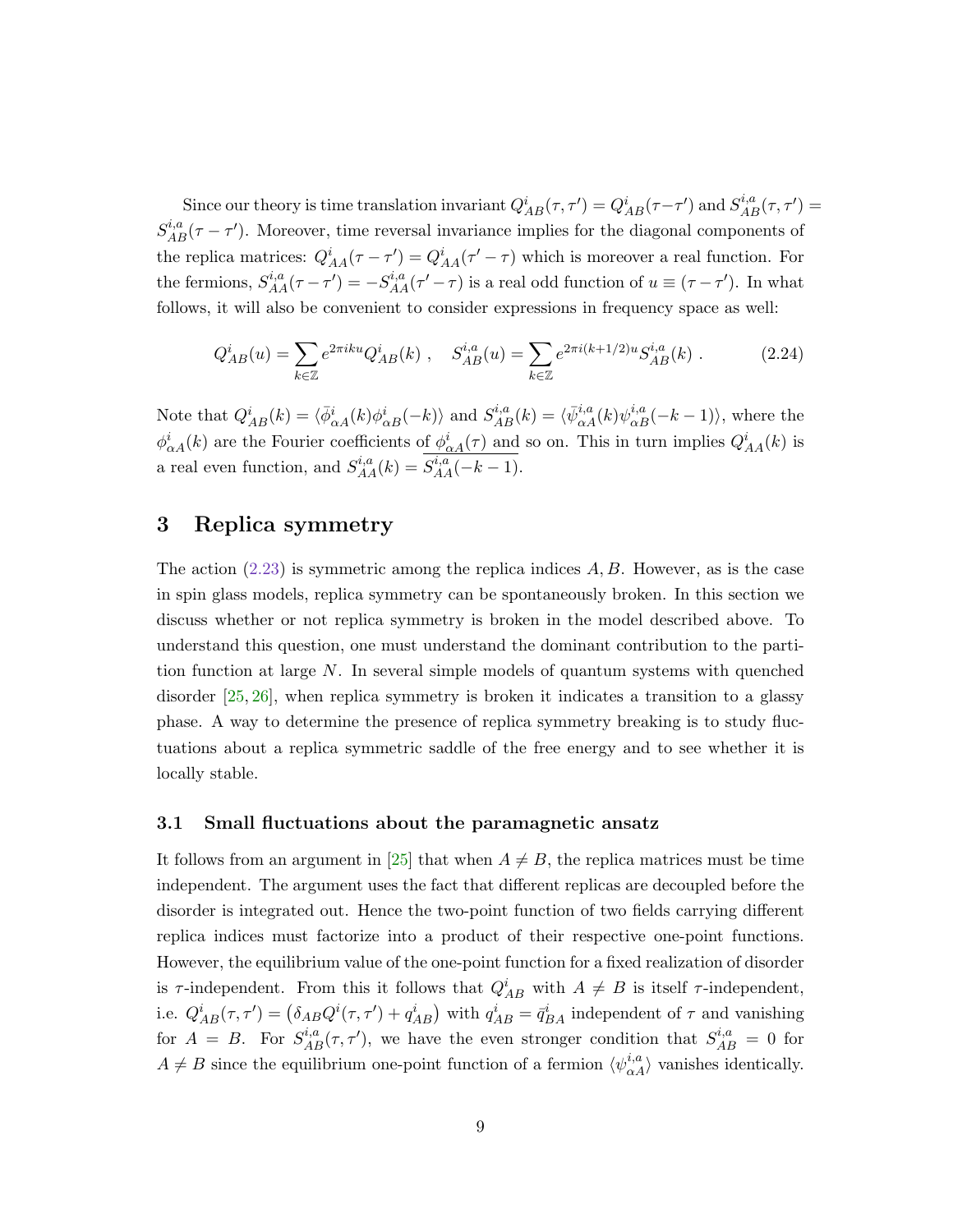The simplest and most symmetric ansatz sets the  $q_{AB}^i = 0$ , and we refer to this as the 'paramagnetic' ansatz.

We would like to understand if this ansatz is a stable solution of the saddle point equations stemming from the large-N action. The linear fluctuation of  $S_{\text{eff}}$  must vanish at the saddle point and thus the question is whether all quadratic contributions locally increase the value of the action. Expressing the fluctuations as  $q_{AB}^i$  with  $Q_{AB}^i$  =  $\delta_{AB}Q^{i}(\tau-\tau') + q^{i}_{AB}$  and expanding the effective action to second order in the fluctuations we find:

$$
\frac{S_{\text{eff}}^{(2)}}{N} = \frac{1}{2} \sum_{i} \int d\tau \, d\tau' \, \left( (Q^i)^{-1} (\tau - \tau') \right)^2 \sum_{A,B} q_{AB}^i \bar{q}_{AB}^i \, . \tag{3.1}
$$

In the above expression  $(Q<sup>i</sup>)<sup>-1</sup>$  is defined such that

$$
\int d\tau_2 (Q^i)^{-1} (\tau - \tau_2) Q^i (\tau_2 - \tau') = \delta(\tau - \tau') . \qquad (3.2)
$$

Notice that the quadratic fluctuation is positive definite. Thus, at least locally, the paramagnetic ansatz remains stable for all values of the temperature. This does not bar the possibility of a lower free energy configuration, only that such a configuration will be reached by non-perturbative fluctuations away from the paramagnetic one.

#### <span id="page-10-0"></span>3.2 Paramagnetic equations of motion

Having argued that the paramagnetic ansatz is locally stable, we can examine the saddle point equations governing the diagonal elements of the replica matrix  $Q_{AB}$  at large N. Taking the replica matrices to be diagonal, we are left with the following effective action:

<span id="page-10-1"></span>
$$
\frac{S_{\text{eff}}}{Nn} = \sum_{i=1}^{3} \left[ \int d\tau d\tau' \delta(\tau - \tau') \left( -\partial_{\tau}^{2} Q^{i} + \sum_{a=1}^{2} \partial_{\tau} S^{i,a} \right) - \text{tr} \log Q^{i}(\tau, \tau') \right. \\
\left. + \sum_{a=1}^{2} \text{tr} \log S^{i,a}(\tau, \tau') + \text{tr} \log \left( \delta(\tau - \tau') + \lambda^{2} \prod_{l \neq i} Q^{l}(\tau, \tau') \right) \right] \\
\left. - \lambda^{2} \sum_{i \in S_{3}} \int d\tau d\tau' Q^{i_{1}}(\tau, \tau') S^{i_{2},1}(\tau, \tau') S^{i_{3},2}(\tau, \tau') . \quad (3.3)
$$

From the above action, we find the following saddle equations:

$$
\delta(\tau - \tau') = -\partial_{\tau}^2 Q^i(\tau - \tau') + \lambda^2 \sum_{j \neq i} \sum_{k \in \mathbb{Z}} \int d\tau'' \frac{Q^i(\tau - \tau' + \tau'')Q^j(\tau'')}{\int d\tau' \, e^{2\pi i k(\tau - \tau'')} \left[\delta(\tau) + \lambda^2 Q^i(\tau)Q^j(\tau)\right]}
$$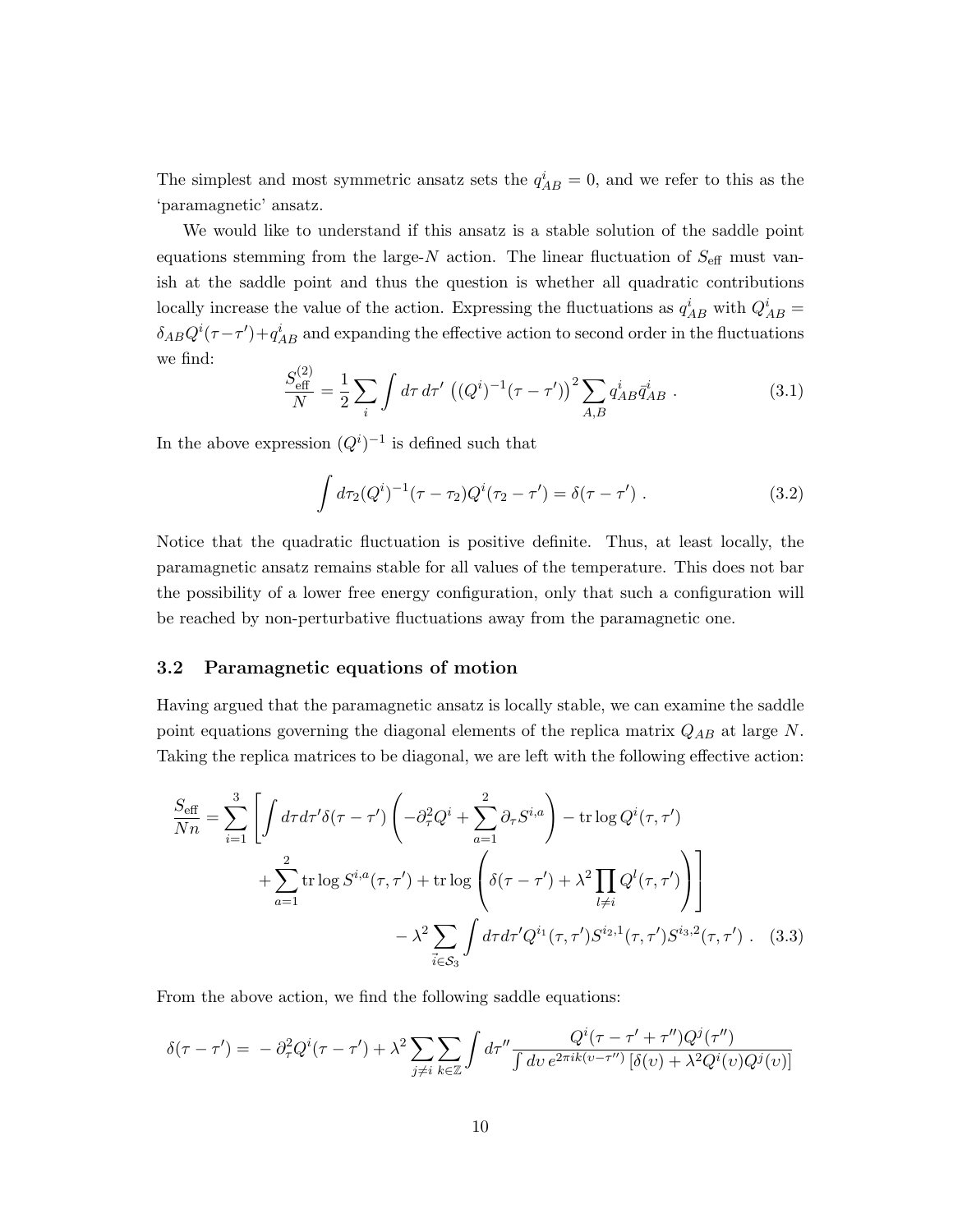<span id="page-11-1"></span><span id="page-11-0"></span>
$$
-\lambda^2 \int d\tau'' Q^i(\tau - \tau' + \tau'') \sum_{i \notin \vec{j} \in \mathcal{S}_2} S^{j_1,1}(\tau'') S^{j_2,2}(\tau'') , \qquad (3.4)
$$

$$
\delta(\tau - \tau') = -\partial_{\tau} S^{i,a}(\tau - \tau')
$$
  
+  $\lambda^2 \int d\tau'' S^{i,a}(\tau - \tau' + \tau'')$   $\sum_{i \notin \vec{j} \in S_2} Q^{j_1}(\tau'') S^{j_2,b}(\tau'')$  for  $a \neq b$ . (3.5)

These are the Schwinger-Dyson equations for the two-point functions of the scalar and fermion fields at large N.

We can also express the effective action and saddle point equations in frequency space:

$$
\frac{S_{\text{eff}}}{Nn} = \sum_{i=1}^{3} \sum_{k \in \mathbb{Z}} \left\{ (2\pi k)^2 Q^i(k) + 2\pi i (k+1/2) \sum_{a=1}^{2} S^{i,a}(k) - \log Q^i(k) + \sum_{a=1}^{2} \log S^{i,a}(k) + \log \left[ 1 + \lambda^2 \prod_{l \neq i} \left( \sum_{k_l \in \mathbb{Z}} Q^l(k_l) \right) \delta \left( k + \sum_{j \neq i} k_j \right) \right] \right\}
$$

$$
- \lambda^2 \sum_{\vec{i} \in S_3} \sum_{k_1, k_2 \in \mathbb{Z}} Q^{i_1}(k_1) S^{i_2,1}(k_2) S^{i_3,2}(-k_1 - k_2 - 1), \quad (3.6)
$$

with the following saddle point equations:

<span id="page-11-3"></span><span id="page-11-2"></span>
$$
\frac{1}{Q^{i}(k)} = (2\pi k)^{2} + \lambda^{2} \sum_{j \neq i} \sum_{l \in \mathbb{Z}} \frac{Q^{j}(-k-l)}{1 + \lambda^{2} \sum_{m \in \mathbb{Z}} Q^{i}(m)Q^{j}(-m-l)}
$$

$$
- \lambda^{2} \sum_{i \notin \vec{j} \in \mathcal{S}_{2}} \sum_{m \in \mathbb{Z}} S^{j_{1},1}(m) S^{j_{2},2}(-k-m-1) , \qquad (3.7)
$$

$$
\frac{1}{S^{i,a}(k)} = -2\pi i(k+1/2) + \lambda^2 \sum_{i \notin \vec{j} \in \mathcal{S}_2} \sum_{m \in \mathbb{Z}} Q^{j_1} (-k-m-1) S^{j_2,b}(m) \text{ for } a \neq b. \quad (3.8)
$$

When  $\lambda = 0$ , it is easy to see that  $S^{i,a}$  and  $Q^i$  are precisely the frequency space two-point functions of a free fermion and a free boson respectively, and as expected.

We can study perturbative corrections to the free result in a small  $\lambda$ -expansion. These are given in appendix [B](#page-24-0) to first order. We find to leading order in  $\lambda$  that the permutation symmetry acting on the node index remains unbroken. Also,  $S^{i,a}(k) = (2\pi i k)Q^{i}(k)$  (at large k) holds to sub-leading order in small  $\lambda$  indicating that supersymmetry is preserved to this order. At large  $\lambda$  the solutions may change significantly. We analyze this limit in the next section. Before doing so, we make some brief remarks about replica symmetry breaking.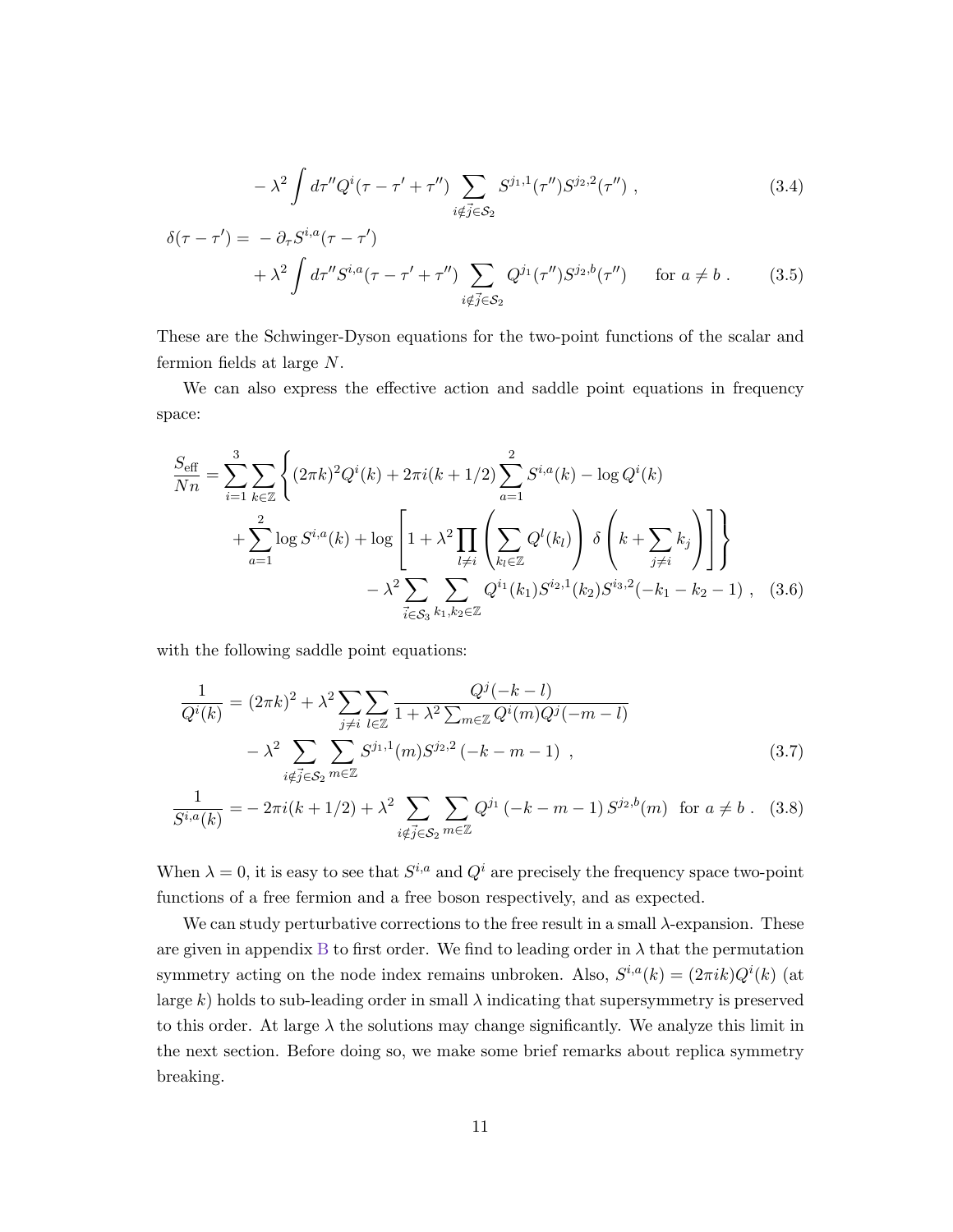#### <span id="page-12-0"></span>3.3 Replica symmetry breaking?

Though the paramagnetic ansatz is perturbatively stable, we can still ask whether replica symmetry breaking takes place in this model. Though we do not analyze this question extensively in this work, we will make some brief comments in this section. First we need to study the simplest replica symmetric, yet non-paramagnetic, ansatz:

<span id="page-12-2"></span>
$$
Q_{AB}(k) = Q(k)\,\delta_{AB} + v\,\epsilon_{AB}\,\delta_{k,0} \,,\tag{3.9}
$$

where  $\epsilon_{AB} \equiv (1 - \delta_{AB})$  is the matrix with vanishing diagonal terms and ones otherwise. We have dropped node and spinor indices, by assuming that in addition all the  $Q^i_{AB}$  are equal amongst each other. The  $v$  is a real constant independent of the frequency known as the Edwards-Anderson parameter in the spin glass literature [\[27\]](#page-27-4). A non-vanishing Edwards-Anderson parameter often indicates the presence of glassy behavior.

With this ansatz, the effective action additionally becomes a function of  $v$ . The part that depends on the new variable  $v$  is, for general replica size  $n$ .

$$
\frac{S_{\text{eff}}[v]}{3N} = -(n-1)\log [Q(0) - v] - \log [(n-1)v + Q(0)] +
$$
  
(n-1)log  $[\lambda^2 (Q \cdot Q - v^2) + 1] + \log [\lambda^2 ((n-1)v^2 + Q \cdot Q) + 1]$ , (3.10)

where we define  $Q \cdot Q \equiv \sum_m Q(m)Q(-m)$ . The equation of motion for v in the  $n \to 0$ limit is given by:

<span id="page-12-1"></span>
$$
\frac{\nu}{[Q(0)-\nu]^2} = \frac{2\lambda^4 \nu^3}{[1+\lambda^2(Q\cdot Q-\nu^2)]^2} \ . \tag{3.11}
$$

Clearly the paramagnetic value  $v = 0$  is always a solution. To obtain the other solutions we must take into account the effect of non-vanishing  $v$  on the equations governing  $Q(k)$  and  $S(k)$ . This is a hard task, but inspection of  $(3.11)$  already reveals that real solutions for v are present given some  $Q(k)$ . Assuming that there exists a solution with non-vanishing  $v$ , we can study fluctuations about this more general replica symmetric background. To do so, we consider quadratic perturbations  $\delta Q_{AB}$  away from the replica symmetric background with a replica symmetry breaking perturbation. In perturbing away from the replica symmetric configuration we require  $\delta Q_{AA} = 0$  and we also impose that tr  $(\epsilon \cdot \delta Q) = \text{tr}(\epsilon \cdot \delta Q \cdot \epsilon \cdot \delta Q) = 0$ . To obtain the quadratic action governing the perturbations, we must use the inverse of the replica symmetric matrices [\(3.9\)](#page-12-2) [\[26\]](#page-27-3):

$$
Q_{AB}^{-1}(k) = \frac{1}{[Q(k) - v \,\delta_{k,0}]} \left( \delta_{AB} - \frac{v \,\delta_{k,0}}{[Q(k) + (n-1)v \,\delta_{k,0}]} \right) \,. \tag{3.12}
$$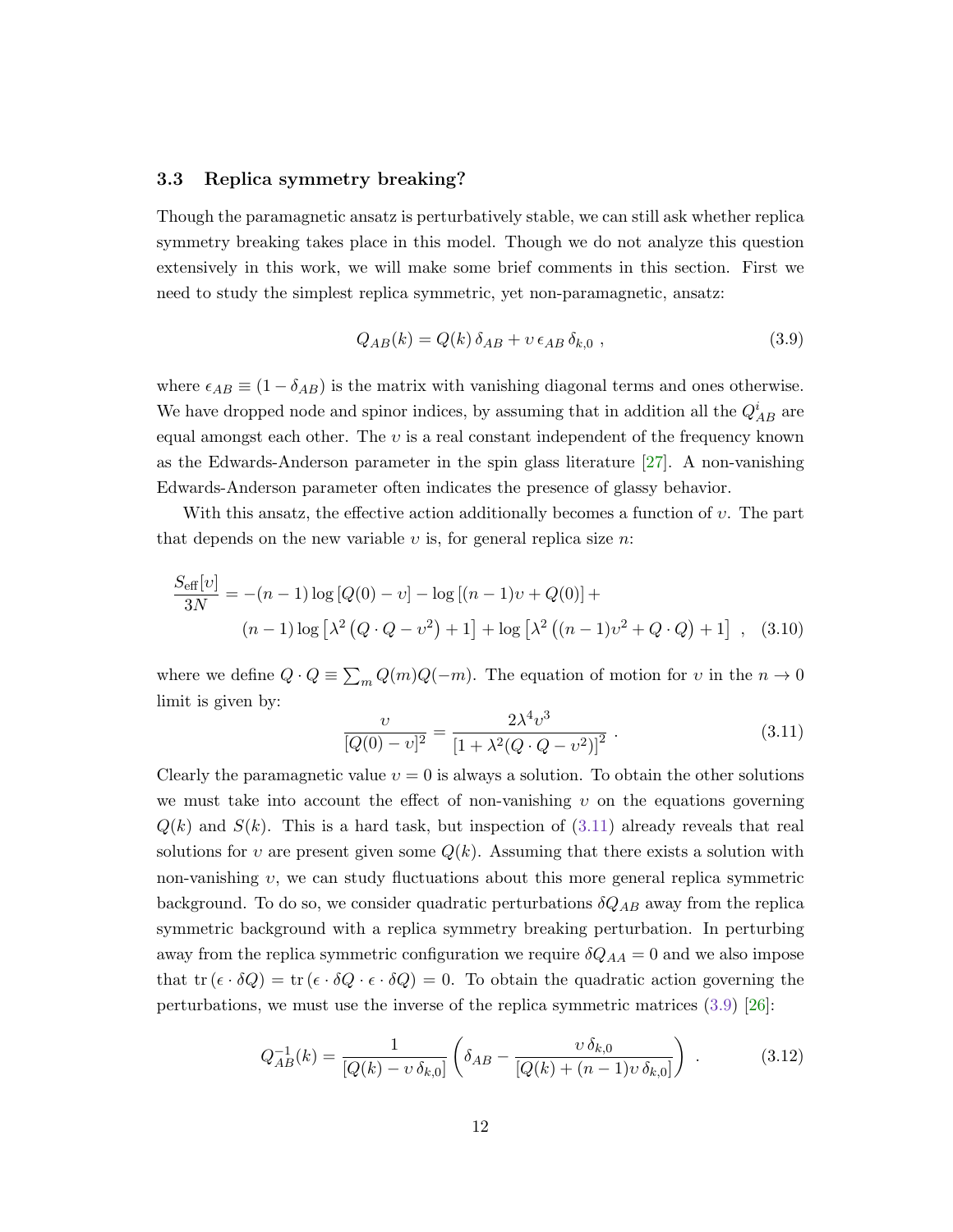Also useful is the inverse:

$$
\begin{aligned} \left[\mathbb{I}_{AB} + \lambda^2 \left(Q \cdot Q \mathbb{I}_{AB} + v^2 \epsilon_{AB}\right)\right]^{-1} \\ &= \frac{\left[\lambda^2 \left(Q \cdot Q + (n-2)v^2\right) + 1\right] \delta_{AB} - v^2 \lambda^2 \epsilon_{AB}}{\left\{\lambda^2 (v^2 - Q \cdot Q) - 1\right\} \left\{\lambda^2 \left[(1-n)v^2 - Q \cdot Q\right] - 1\right\}} \,. \end{aligned} \tag{3.13}
$$

The perturbations are dictated by the following action:

$$
\frac{S^{(2)}}{N} = \frac{3}{2} A_Q \delta Q_{AB} \delta Q_{AB} \,, \tag{3.14}
$$

with (in the limit  $n \to 0$ ):

$$
A_Q = \frac{1}{[Q(0) - v]^2} - (2v\lambda)^2 \left[ \frac{\lambda^2 (Q \cdot Q - 2v^2) + 1}{(\lambda^2 (v^2 - Q \cdot Q) - 1)^2} \right]^2 - \left[ \frac{2v^2 \lambda^4}{(\lambda^2 (v^2 - Q \cdot Q) - 1)^2} \right].
$$
\n(3.15)

Using the equation of motion [\(3.11\)](#page-12-1), we note that the expression for  $A_Q$  simplifies. The eigenvalue of the mass matrix of  $\delta Q_{AB}$  is given by:

$$
\lambda_Q = -\frac{3}{2}(2\upsilon\lambda)^2 \left[ \frac{\lambda^2 (Q \cdot Q - 2\upsilon^2) + 1}{(\lambda^2 (\upsilon^2 - Q \cdot Q) - 1)^2} \right]^2 \le 0.
$$
\n(3.16)

That  $\lambda_Q$  is negative indicates that there is no stable replica symmetric saddle  $v \neq 0$ . It is always favorable to push in the direction of replica symmetry breaking!

What about these replica symmetry breaking saddles [\[27\]](#page-27-4)? For instance, we could consider a single step replica symmetry breaking ansatz. This is given by splitting the n replicas into  $n/m$  clusters of size m. Within each  $m \times m$  cluster the matrix takes the value  $q_0$ . For the pieces of the replica matrix not inside a given cluster, the replica matrix takes the value  $v < q_1$ . As before the diagonal components of the replica matrix take the value  $Q(k)$ . In other words:

$$
Q_{AB}(k) = [Q(k) - q_1 \delta_{k,0}] \delta_{AB} + [q_1 - v] \epsilon_{AB}^{(m)} \delta_{k,0} + v \delta_{k,0} , \qquad (3.17)
$$

where the matrix  $\epsilon_{AB}^{(m)}$  is equal to one whenever A and B are within a diagonal  $m \times m$ block. We leave it to future work to see whether such an ansatz, as well as the more general k-step replica symmetry broken matrices, lead to further stable large N saddles.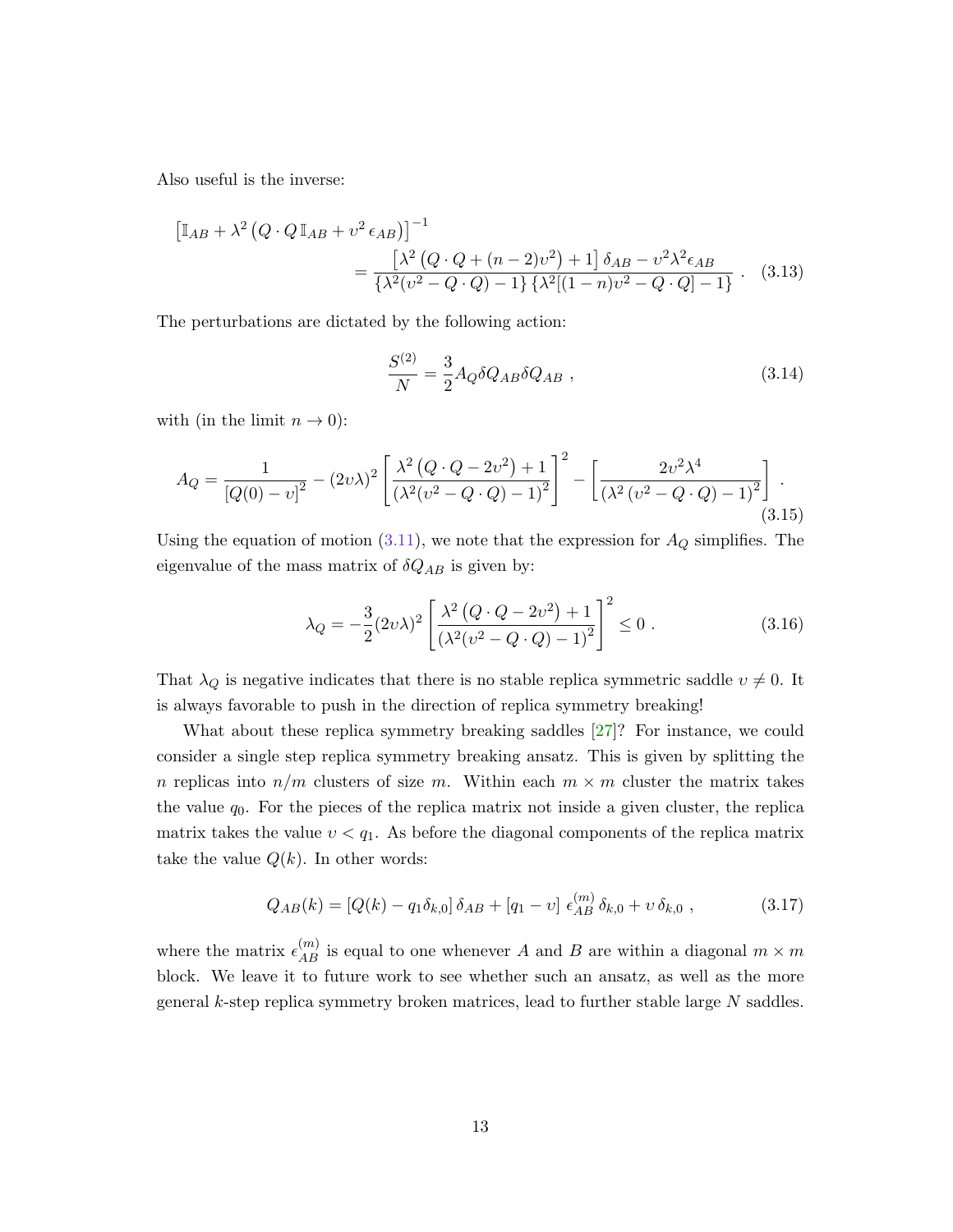# <span id="page-14-0"></span>4 Scaling regime

In this section we consider the theory in the large  $\lambda$  limit. This can also be viewed as a low temperature limit, since upon reinstating the temperature  $\lambda^2 \to \lambda^2 \beta^3$ . Consider the saddle point equations  $(3.4)$  and  $(3.5)$ . If it is the case that the terms proportional to  $\lambda^2$  on the right hand side are dominant, then the theory exhibits a large symmetry:

$$
\tau \rightarrow f(\tau) , \qquad (4.1)
$$

$$
Q^{i}(\tau,\tau') \rightarrow \left(\frac{df(\tau)}{d\tau}\frac{df(\tau')}{d\tau'}\right)^{\mu_{Q}i/2} Q^{i}\left(f(\tau),f(\tau')\right) , \qquad (4.2)
$$

$$
S^{i,a}(\tau,\tau') \rightarrow \left(\frac{df(\tau)}{d\tau} \frac{df(\tau')}{d\tau'}\right)^{\mu_{S^{i,a}}/2} S^{i,a} \left(f(\tau),f(\tau')\right) . \tag{4.3}
$$

Moreover, it follows from  $(3.4)$  and  $(3.5)$  that the scaling coefficients must obey the following relation:

$$
\mu_{S^{i_1,1}} + \mu_{S^{i_2,2}} + \mu_{Q^{i_3}} + 2 = 0 , \quad \vec{i} \in S_3 . \tag{4.4}
$$

If the subgroup of the permutation symmetry permuting the  $\mu_{Q_i}$  and  $\mu_{S_i}$  remains unbroken, then  $\mu_{Q_i} = \mu_Q$  and  $\mu_{S^{i_1,a}} = \mu_S$  such that:

<span id="page-14-2"></span>
$$
2\mu_S + \mu_Q + 2 = 0 \tag{4.5}
$$

We shall see in what follows that the above is indeed the saddle point solution at low temperatures, for given values of  $\mu_Q$  and  $\mu_S$ . The above symmetry is a time reparametrization invariance, or in other words it is the set of diffeomorphisms (known as the Witt algebra) that map the circle to itself. This vast symmetry group has a maximal finite dimensional sub-algebra generating the group  $SL(2,\mathbb{R})$  of real  $2 \times 2$ matrices with unit determinant. Thus, the theory has an emergent conformal invariance in the particular scaling limit we have considered. We emphasize that for this symmetry to be precise, one requires a large N and strong coupling limit.

#### <span id="page-14-1"></span>4.1 Zero Temperature Solutions

We wish to find solutions to [\(3.7\)](#page-11-2) and [\(3.8\)](#page-11-3) at strong coupling/low temperature. In order to make the low temperature limit more transparent, we will temporarily reintroduce factors of  $\beta$  and take the  $\beta \to \infty$  limit. To reintroduce units of  $\beta$  we recall the discussion on units from Section [2.](#page-3-0) Furthermore, with  $\beta$  reintroduced, the thermal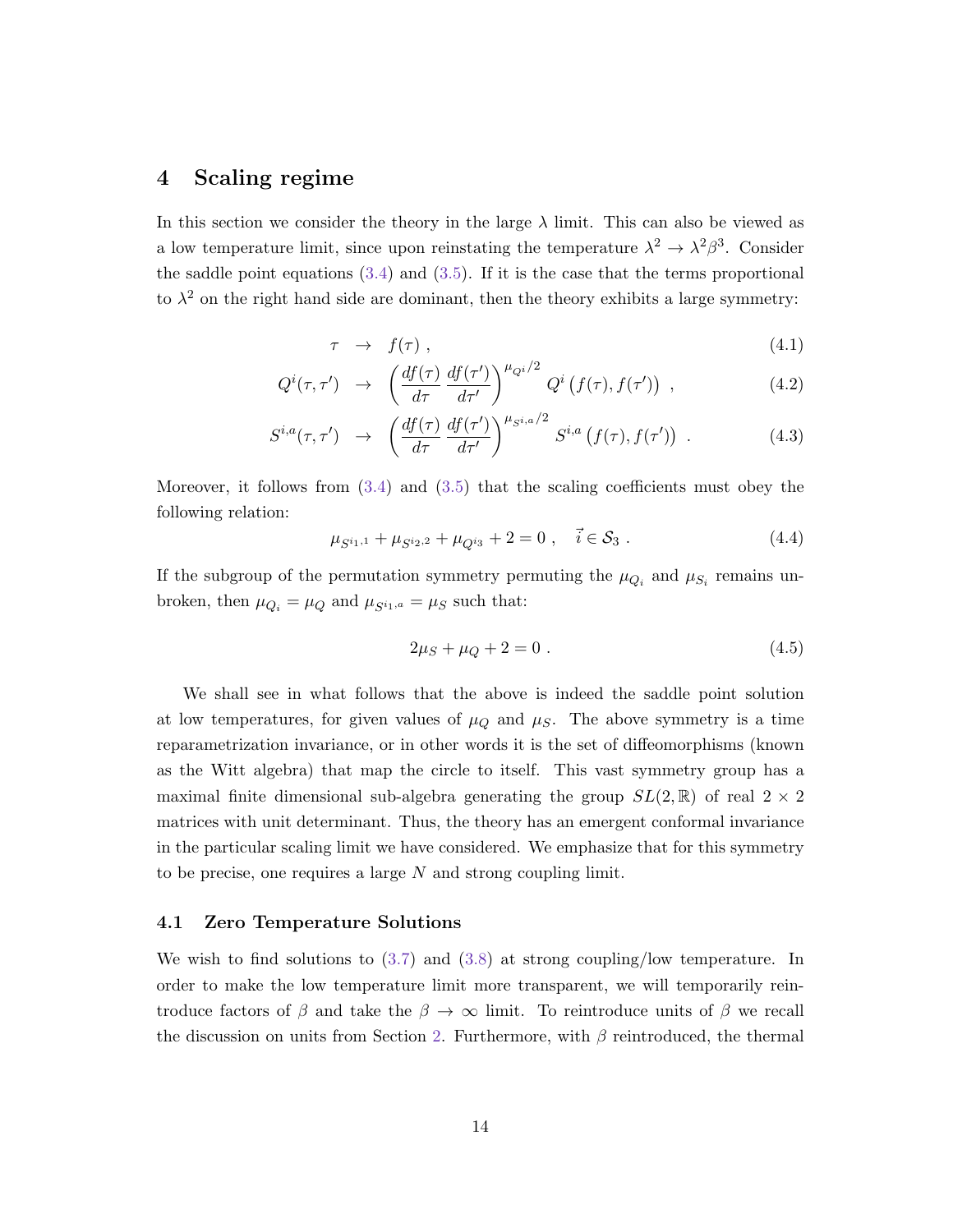Fourier transform is:

$$
f(k) = \frac{1}{\sqrt{\beta}} \int_0^\beta d\tau \, e^{i\omega_k \tau} f(\tau) \qquad f(\tau) = \frac{1}{\sqrt{\beta}} \sum_k e^{-i\omega_k \tau} f(k) \;, \tag{4.6}
$$

meaning that the units  $Q(k)$ , and  $S(k)$ , differ from the units of  $Q(\tau)$  and  $S(\tau)$  by  $[Q(k)] = [Q(\tau)] + 1$  and similarly for  $S(k)$  and  $S(\tau)$ . In the  $\beta \to \infty$  limit, the thermal frequencies  $\omega_k = 2\pi k/\beta$  become continuous and the sums over momenta can be replaced by integrals. Furthermore, since we have decompactified the thermal circle, there is no shift by one-half in the fermionic frequencies. We study the case where all  $Q^{i}$ 's and  $S^{i,a}$ 's are taken to be equal and drop the node and spinor  $SO(3)$  indices entirely. The  $\beta \to \infty$ limit yields:<sup>[3](#page-15-0)</sup>

$$
\frac{1}{Q(\omega)} = \omega^2 + 2\lambda^2 \int \frac{d\omega'}{2\pi} \frac{Q(-\omega - \omega')}{1 + \lambda^2 \int \frac{d\omega''}{2\pi} Q(\omega'')Q(-\omega'' - \omega')}
$$

$$
-2\lambda^2 \int \frac{d\omega'}{2\pi} S(\omega')S(-\omega - \omega') , \qquad (4.7)
$$

<span id="page-15-4"></span><span id="page-15-2"></span><span id="page-15-1"></span>
$$
\frac{1}{S(\omega)} = -i\,\omega + 2\lambda^2 \int \frac{d\omega'}{2\pi} Q\left(-\omega - \omega'\right) S(\omega') . \tag{4.8}
$$

Furthermore, at low energies  $(\omega^3 \ll \lambda^2)$ , we assume the following inequalities are satisfied:

<span id="page-15-5"></span><span id="page-15-3"></span>
$$
\omega^2 Q(\omega) \ll 1 \; , \quad |\omega S(\omega)| \ll 1 \; , \quad \int \frac{d\omega'}{2\pi} \; Q(\omega')Q(-\omega - \omega') \gg \frac{1}{\lambda^2} \; . \tag{4.9}
$$

We will check that the solutions obtained under this assumption are indeed self-consistent. Under our assumption, equations [\(4.7\)](#page-15-1) and [\(4.8\)](#page-15-2) simplify:

$$
1 = 2 \int d\omega' \frac{Q(\omega)Q(-\omega - \omega')}{\int d\omega'' Q(\omega'')Q(-\omega'' - \omega')} - 2\lambda^2 \int \frac{d\omega'}{2\pi} Q(\omega)S(\omega')S(-\omega - \omega') , \quad (4.10)
$$

$$
1 = 2\lambda^2 \int \frac{d\omega'}{2\pi} Q\left(-\omega - \omega'\right) S(\omega') S(\omega) . \tag{4.11}
$$

Notice that the equations are self consistent. This can be seen by integrating both equations over  $\omega$  and substituting [\(4.11\)](#page-15-3) into [\(4.10\)](#page-15-4).

<span id="page-15-0"></span><sup>&</sup>lt;sup>3</sup> We remind the reader that the non-polynomial nature of  $(4.7)$  arises due to the fact that we have integrated out  $P^{i}(\tau - \tau')$ .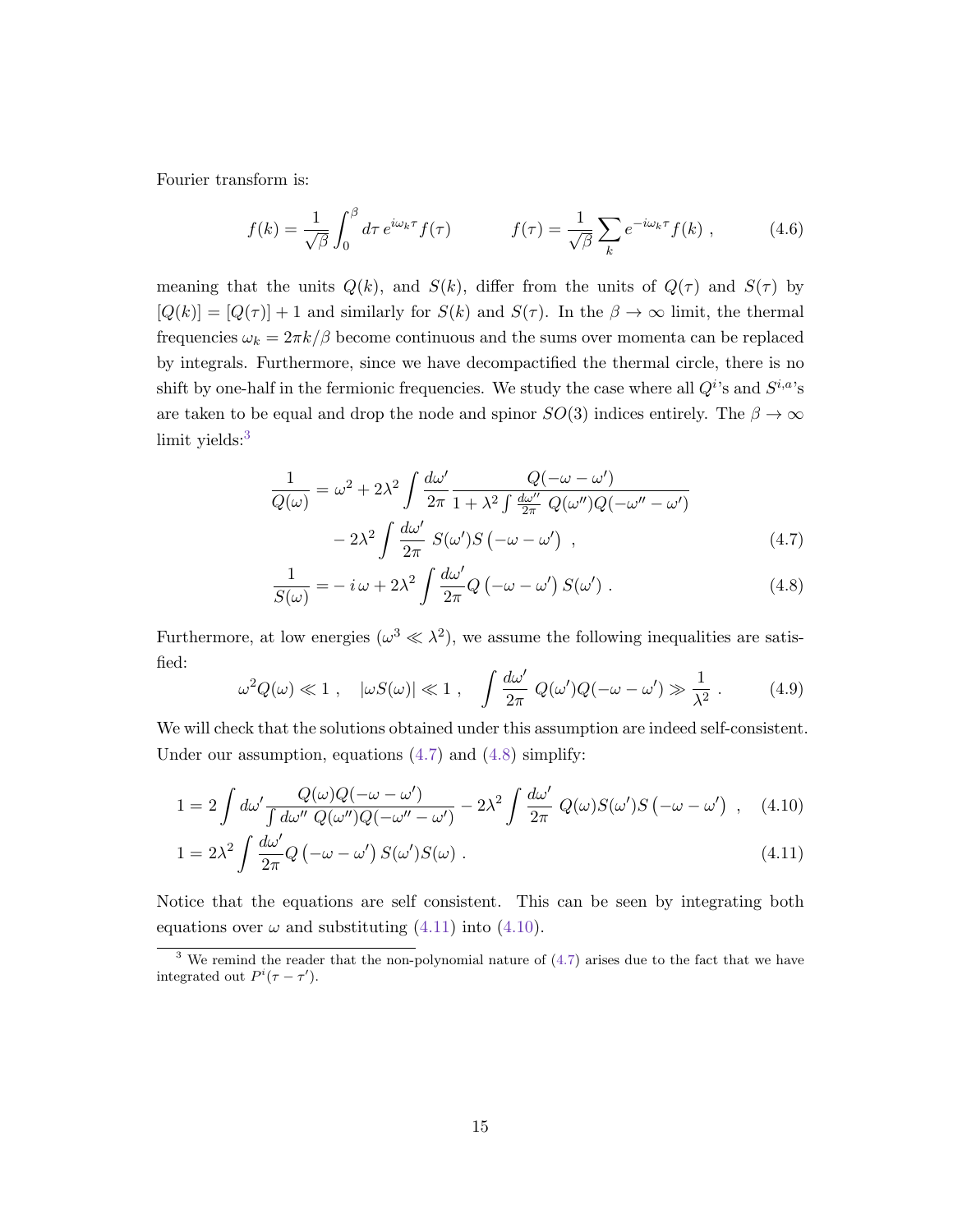#### <span id="page-16-0"></span>4.1.1 Non-supersymmetric solution

−

Let us assume that the solution to the saddle point equations  $(4.10)$  and  $(4.11)$  takes the form:

<span id="page-16-2"></span>
$$
Q(\omega) = \frac{\alpha_Q}{|\omega|^a} , \qquad S(\omega) = i \alpha_S \frac{\text{sign}(\omega)}{|\omega|^b} . \qquad (4.12)
$$

These correspond to conformal weights  $\Delta_Q = (1-a)/2$  for the scalars and  $\Delta_S = (1-b)/2$ for the fermions.<sup>[4](#page-16-1)</sup> Due to [\(4.5\)](#page-14-2), we have  $a = 1 - 2b$ . Plugging [\(4.12\)](#page-16-2) into [\(4.10\)](#page-15-4) and [\(4.11\)](#page-15-3) leads to divergences if we are not careful. One may consider regulating them by analytic continuation in the powers  $a$  and  $b$ . That is, over certain ranges, these integrals will be representations of the Euler  $\beta$ -function

$$
\beta(x,y) \equiv \int_0^1 \frac{dt}{t^{1-x}(1-t)^{1-y}} = \int_0^\infty \frac{dt}{t^{1-x}(1+t)^{x+y}} = \frac{\Gamma(x)\Gamma(y)}{\Gamma(x+y)}.
$$
\n(4.14)

Without loss of generality, we will take  $\omega > 0$  in [\(4.10\)](#page-15-4) and [\(4.11\)](#page-15-3). Let us treat (4.11) first for simplicity. First define  $\omega' \equiv \tilde{m}\omega$  and  $C \equiv \alpha_Q \alpha_S^2 \lambda^2/\pi$ , then we can write [\(4.11\)](#page-15-3) as

$$
\frac{1}{2C} = \left( \int_{-\infty}^{-1} d\tilde{m} \; \frac{\text{sign}(\tilde{m})}{|1 + \tilde{m}|^a |\tilde{m}|^b} + \int_{-1}^0 d\tilde{m} \; \frac{\text{sign}(\tilde{m})}{|1 + \tilde{m}|^a |\tilde{m}|^b} + \int_0^\infty d\tilde{m} \; \frac{\text{sign}(\tilde{m})}{|1 + \tilde{m}|^a |\tilde{m}|^b} \right) \,. \tag{4.15}
$$

The integrals may be expressed as Euler- $\beta$  functions and combining everything gives:

$$
1 = \frac{2C\pi^2 \csc^2(\pi b)}{\Gamma(1 - 2b)\Gamma(b)\Gamma(1 + b)}.
$$
\n(4.16)

Let us now treat  $(4.10)$  and label the first and second terms A and B respectively:

$$
1 = 2 \int d\omega' \frac{Q(\omega)Q(-\omega - \omega')}{\int d\omega'' Q(\omega'')Q(-\omega'' - \omega')} - 2\lambda^2 \int \frac{d\omega'}{2\pi} Q(\omega)S(\omega')S(-\omega - \omega')
$$
  
\n
$$
\equiv A + B .
$$
\n(4.17)

<span id="page-16-1"></span><sup>4</sup>At finite temperature, we can obtain the expression for conformally invariant correlators by mapping the the line to a circle [\[18\]](#page-26-7):

$$
Q(k) = \alpha_Q \frac{\Gamma[\Delta_Q + k]}{\Gamma[1 - \Delta_Q + k]}, \qquad S(k) = i\alpha_S \frac{\Gamma[\Delta_S + k + 1/2]}{\Gamma[1 - \Delta_S + k + 1/2]}, \qquad k \in \mathbb{Z}. \tag{4.13}
$$

For low temperatures and large frequencies these are well approximated by  $(4.12)$ .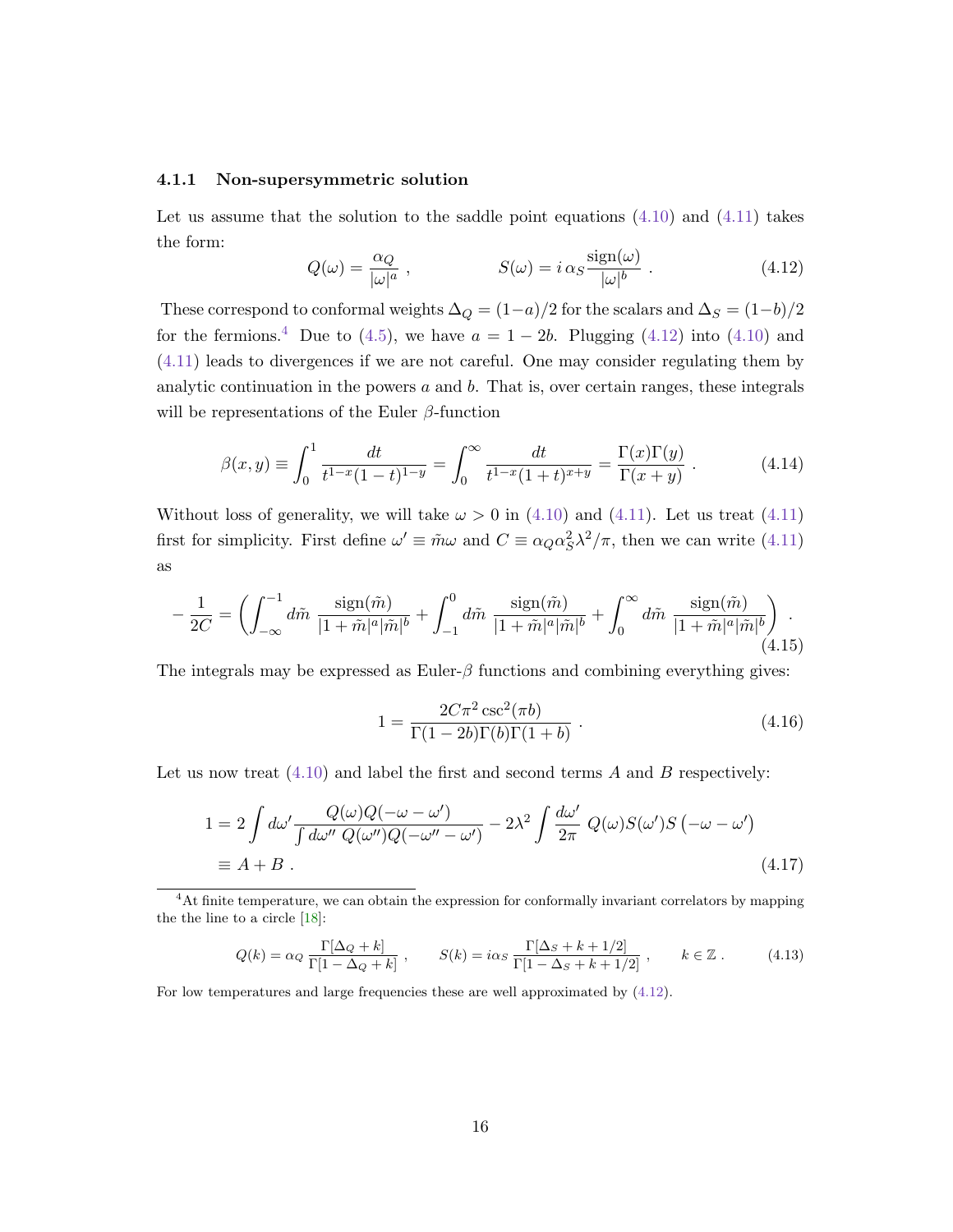The term labeled B on the right hand side can be treated in the same way as before. Define  $\omega' \equiv \tilde{m}\omega$  and we obtain

$$
B = -2C \left( \int_{-\infty}^{-1} d\tilde{m} \frac{\text{sign}(\tilde{m}) \text{sign}(1 + \tilde{m})}{|1 + \tilde{m}|^b |\tilde{m}|^b} + \int_0^0 d\tilde{m} \frac{\text{sign}(\tilde{m}) \text{sign}(1 + \tilde{m})}{|1 + \tilde{m}|^b |\tilde{m}|^b} + \int_0^\infty d\tilde{m} \frac{\text{sign}(\tilde{m}) \text{sign}(1 + \tilde{m})}{|1 + \tilde{m}|^b |\tilde{m}|^b} \right)
$$
  
= 
$$
\frac{2\pi C \cot\left(\frac{\pi b}{2}\right) \sec(\pi b) \Gamma(1 - b)}{\Gamma(2 - 2b) \Gamma(b)}.
$$
(4.18)

A requires a little more care. Let us first treat the denominator of the integrand

$$
f(\omega') \equiv \int d\omega'' \ Q(\omega'')Q(-\omega'' - \omega') . \qquad (4.19)
$$

Treating  $f(\omega')$  carefully for positive and negative  $\omega'$  we find that it can be regulated to give

$$
f(\omega) = \alpha_Q^2 \pi^2 |\omega|^{4b-1} \frac{\csc^2(\pi b) \sec(2\pi b)}{2\Gamma(1-2b)^2 \Gamma(4b)} .
$$
 (4.20)

With this, A is given by (again defining  $\omega' = \tilde{l}\omega$ )

$$
A = \frac{4\Gamma(1-2b)^2\Gamma(4b)}{\pi^2 \csc^2(\pi b) \sec(2\pi b)} \bigg( \int_{-\infty}^{-1} d\tilde{l} \frac{1}{|\tilde{l}|^{4b-1}|1+\tilde{l}|^{1-2b}} + \int_0^0 d\tilde{l} \frac{1}{|\tilde{l}|^{4b-1}|1+\tilde{l}|^{1-2b}} + \int_0^\infty d\tilde{l} \frac{1}{|\tilde{l}|^{4b-1}|1+\tilde{l}|^{1-2b}} \bigg)
$$
  
= 
$$
\frac{1-4b}{1-2b} \left(1 - \tan^2(\pi b)\right) . \tag{4.21}
$$

Putting everything together we find two equations in the unknowns C and b:

<span id="page-17-1"></span><span id="page-17-0"></span>
$$
1 = \frac{1 - 4b}{1 - 2b} \left( 1 - \tan^2(\pi b) \right) + \frac{2\pi C \cot\left(\frac{\pi b}{2}\right) \sec(\pi b) \Gamma(1 - b)}{\Gamma(2 - 2b) \Gamma(b)} , \qquad (4.22)
$$

$$
1 = \frac{2C\pi^2 \csc^2(\pi b)}{\Gamma(1 - 2b)\Gamma(b)\Gamma(1 + b)}.
$$
\n(4.23)

We plot the contours that satisfy the equations in Figure [1.](#page-18-1) In order for the Euclideantime correlators to decay at late times, we require  $a < 1$  and  $b < 1$ . Since  $a = 1 - 2b$ , this restricts  $0 < b < 1$ . Notice there is a solution compatible with the equations for  $0 < b < 1$  with  $(b, C) \approx (0.226, 0.128)$ . It is now straightforward to check that our initial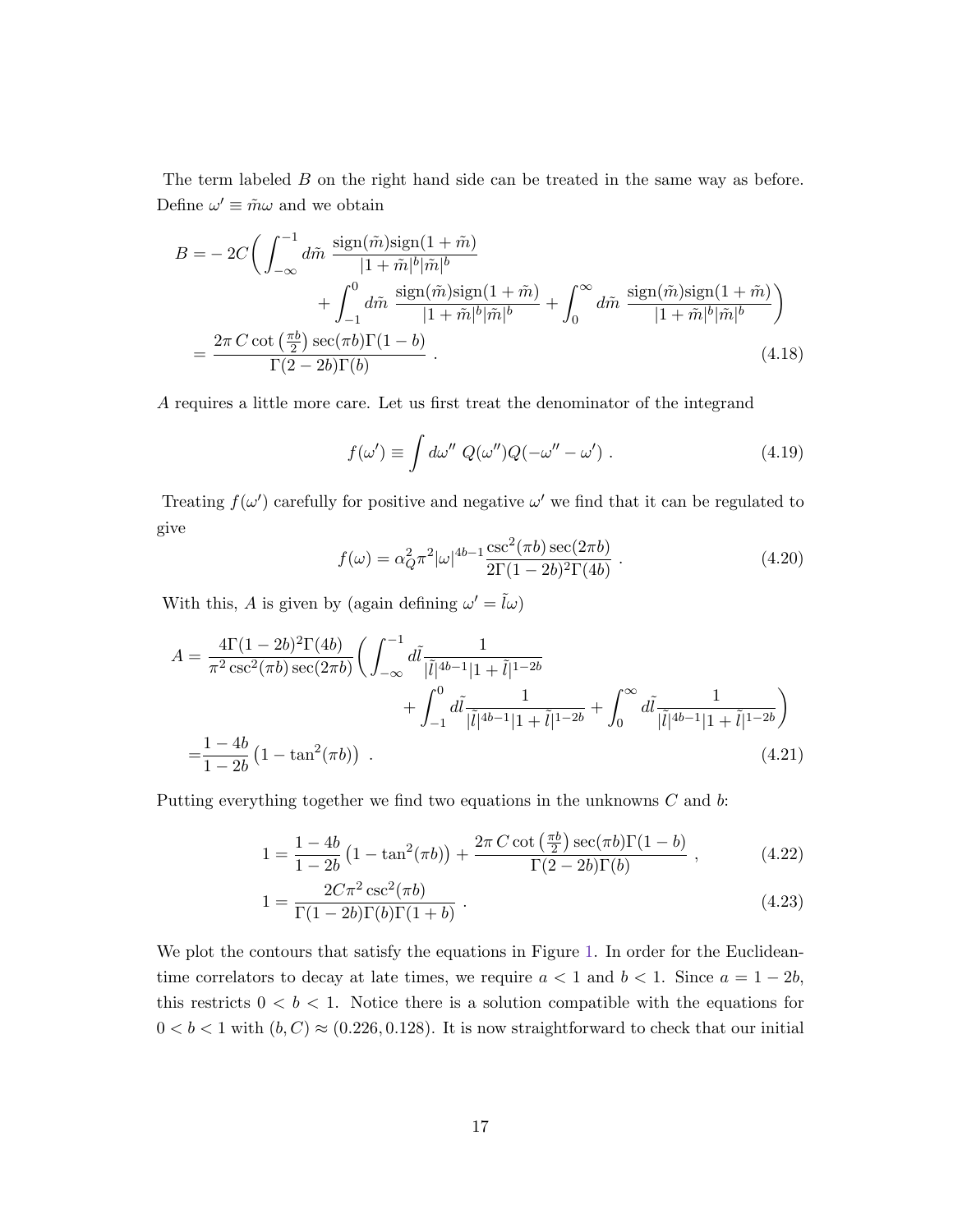

<span id="page-18-1"></span>Fig. 1: Solutions to equations [\(4.22\)](#page-17-0) and [\(4.23\)](#page-17-1) for  $b \in [0, 1]$ .

assumption  $(4.9)$  is satisfied for this solution, so long as:

$$
\alpha_S \ll (\omega)^{b-1} , \qquad \omega^{1/2-2b}/\lambda \ll \alpha_Q \ll \omega^{-(1+2b)} . \tag{4.24}
$$

The second inequality further implies that  $\omega^{3/2} \ll \lambda$ , which at large  $\lambda$  allows for this solution to be valid for a parametrically large range of  $\omega$ .

The solution found above is not isolated since  $\alpha_Q$  and  $\alpha_S$  remain unfixed but related by  $\alpha_Q = C\pi/(\alpha_S^2\lambda^2)$ . At this point we can compute the on-shell action as a function of  $\alpha_S$  and find which value of  $\alpha_S$  is a critical point. A somewhat tedious calculation yields:

<span id="page-18-2"></span>
$$
\alpha_S \approx 1.39 \times \frac{1}{\lambda^{2/3}} \tag{4.25}
$$

#### <span id="page-18-0"></span>4.1.2 Supersymmetric solution

Recall that for all values of the disorder  $\Omega_{\vec{\alpha}}$ , the theory is supersymmetric. At zero temperature, supersymmetry relates the correlation function of the fermion and boson in a given supermultiplet as:  $S(\tau, \tau') = \partial_{\tau'} Q(\tau, \tau')$ . This follows from the supersymmetric transformation rules acting on  $\langle \bar{\psi}_{\alpha}^{i,a}(\tau) \phi_{\alpha}^{i}(\tau') \rangle = 0$ . One can check that it holds explicitly to low order in a small  $\lambda$  expansion, as discussed in appendix [B.](#page-24-0) In combination with the scaling symmetry at large  $\lambda$ , the quantum mechanics becomes super-conformal [\[30\]](#page-27-5),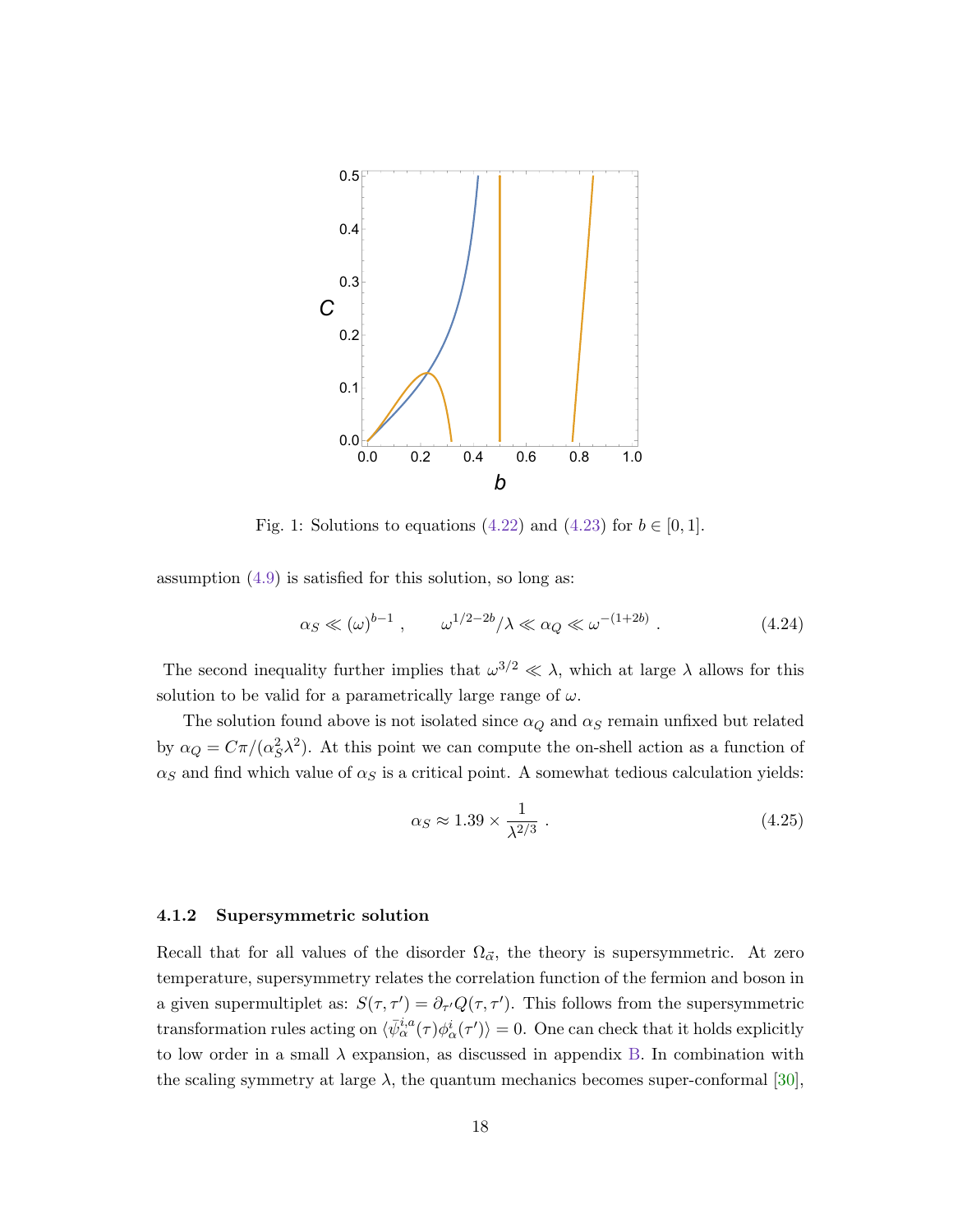such that the scaling dimensions of the bosons and fermions differs by one-half. This imposes that  $b = a - 1$  which, in combination with [\(4.5\)](#page-14-2), leads to  $b = 0$  and  $a = 1$ . If, in addition, the supersymmetic ground state preservers scale invariance, the zero temperature momentum space correlators would behave as:

<span id="page-19-1"></span>
$$
Q(\omega) = \frac{1}{2\pi} \frac{\alpha_Q}{|\omega|} , \qquad S(\omega) = i \alpha_S \operatorname{sign}(\omega) . \qquad (4.26)
$$

Recall that sign( $\omega$ ) scales like a constant. In addition supersymmetry relates  $\alpha_Q = \alpha_S$ which in turn implies that they both decay as  $\lambda^{-2/3}$  at large  $\lambda$ . This is consistent with the behavior of  $(4.25)$ .

The scaling ansatz [\(4.26\)](#page-19-1), for which  $\Delta_Q = 0$  and  $\Delta_S = 1/2$ , has a Fourier transform back to Euclidean time which is logarithmically divergent. This is reminiscent of logarithmic divergences that appear in conformal field theories which often indicate the presence of a small scaling anomaly [\[28\]](#page-27-6). We suspect that this is the case here as well, and the scaling form of [\(4.26\)](#page-19-1) is approximate. A natural IR cutoff whose role would be to tame this logarithmic divergence is the Fayet-Iliopoulos parameter  $\theta$  that appears in the full quiver theory, including vector multiplets, enforcing that the scalars  $\phi^i_\alpha$  take values in a compact space. The smallness of  $\Delta_Q$  would suggest that the dynamics of the scalars are effectively frozen as compared to those of the fermions whose correlations decay in time. In appendix [A](#page-22-0) we discuss a toy model that has fermions with random masses, that shares some of above features.<sup>[5](#page-19-2)</sup>

### <span id="page-19-0"></span>4.2 Thermodynamics

Having solved the saddle point equations, we can compute the on-shell action to leading order and obtain the thermodynamic features of the system at low temperature in the paramagnetic phase. For instance the free energy is given by:

$$
F[\beta,\lambda] = \frac{1}{\beta} \lim_{n \to 0} \frac{S_{\text{eff}}[\beta,\lambda]}{n} .
$$
 (4.27)

It is convenient to scale out the temperature from the functions  $Q(u)$  and  $S(u)$ , where  $u = \tau - \tau'$ . These can be written as functions of the dimensionless quantities  $u/\beta$ ,  $\lambda^2 \beta^3$ 

<span id="page-19-2"></span><sup>&</sup>lt;sup>5</sup>With weight  $\Delta_S = 1/2$ , the low energy theory allows for an SO(3) breaking marginal (at least at large N) deformation:  $J = \mathbf{a} \cdot \int d\tau \left( \bar{\psi}_{\alpha}^{\dot{a}}(\tau) \sigma_{\dot{a}a} \psi_{\alpha}^{a}(\tau) \right)$ . Perhaps this is related to the near horizon of extremally rotating black holes.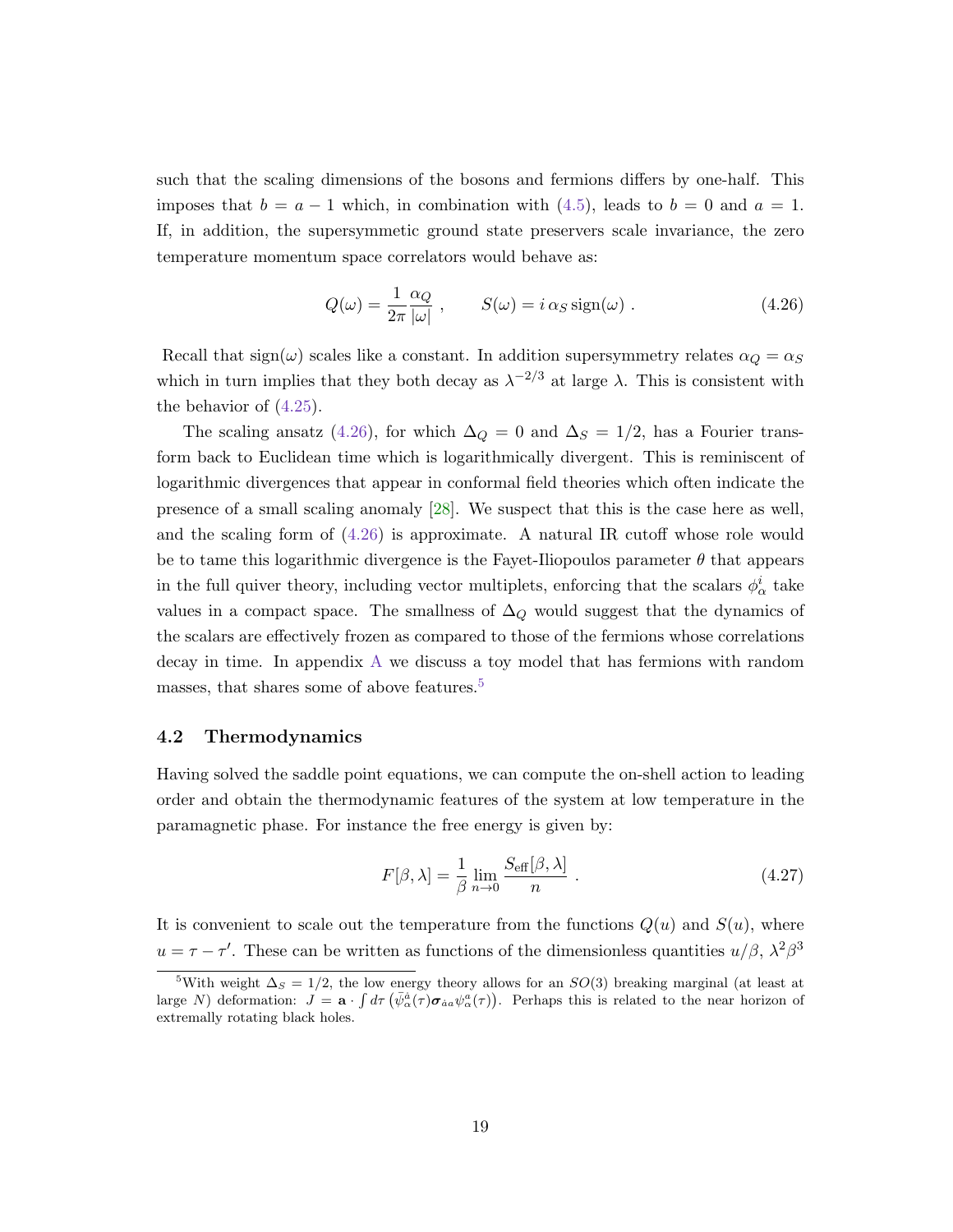such that:

$$
Q(u; \lambda^2, \beta) = \beta \tilde{Q}(u/\beta; \lambda^2 \beta^3) , \quad S(u; \lambda^2, \beta) = \tilde{S}(u/\beta; \lambda^2 \beta^3) . \tag{4.28}
$$

Only explicit factors of  $\beta$  will play a role when taking derivatives of  $\beta F[\beta,\lambda]$ , since we are assuming that  $Q(u)$  and  $S(u)$  take their on-shell values. Thus we can compute, for example, the internal energy  $U[\beta, \lambda] = \partial_{\beta} (\beta F[\beta, \lambda])$  as:

<span id="page-20-1"></span>
$$
\frac{U[\beta,\lambda]}{3N} = -\frac{3}{2\beta} \sum_{k \in \mathbb{Z}} \left[ 2\pi i \left( k + 1/2 \right) \tilde{S}(k) + (2\pi k)^2 \tilde{Q}(k) \right] \ . \tag{4.29}
$$

Notice that when  $S(k)$  and  $Q(k)$  take their free values,  $U[\beta, \lambda]$  vanishes. This had to be the case, since in the absence of any dimensionful parameters,  $S_{\text{eff}}[\beta]$  must be independent of  $\beta$ .

For the non-supersymmetric solution  $(b, C) \approx (0.226, 0.128)$  we find the low temperature result (upon  $\zeta$ -function regularization of the infinite sums):

$$
\frac{U[\beta,\lambda]}{3N} \approx 2.11 \times \frac{1}{\lambda^{2/3}} \left(\frac{1}{\beta}\right)^2 \,. \tag{4.30}
$$

The internal energy of the system grows quadratically with the temperature giving rise to a specific heat that is itself linear in the temperature. This resembles the universal low temperature behavior for the specific heat of near extremal black holes. A similar situation holds for the supersymmetric solution. At zero temperature, the entropy also has a contribution from the supersymmetric ground state degeneracy which is also extensive in  $N$  [\[4\]](#page-25-3).

Thus, the replica symmetric phase, to leading order in the large N limit, is governed by a gapless low temperature phase. In section [3](#page-9-0) we established that the replica symmetric phase is perturbatively stable. However, it remains an open question whether there is a glassy replica symmetry broken phase in the system. The possibility of such a replica symmetry broken phase and its holographic interpretation (perhaps related to multi-horizon geometries  $[9]$ ) is extremely interesting. We hope to address this question in the future, employing a numerical analysis.

# <span id="page-20-0"></span>5 Quenched Coulomb branch

In our treatment up to now, we have ignored the vector multiplet degrees of freedom  $\mathbf{X}_i =$  $\{\mathbf x_i, \lambda_i, D_i, A_i\}$  representing the position degrees of freedom of the wrapped branes in the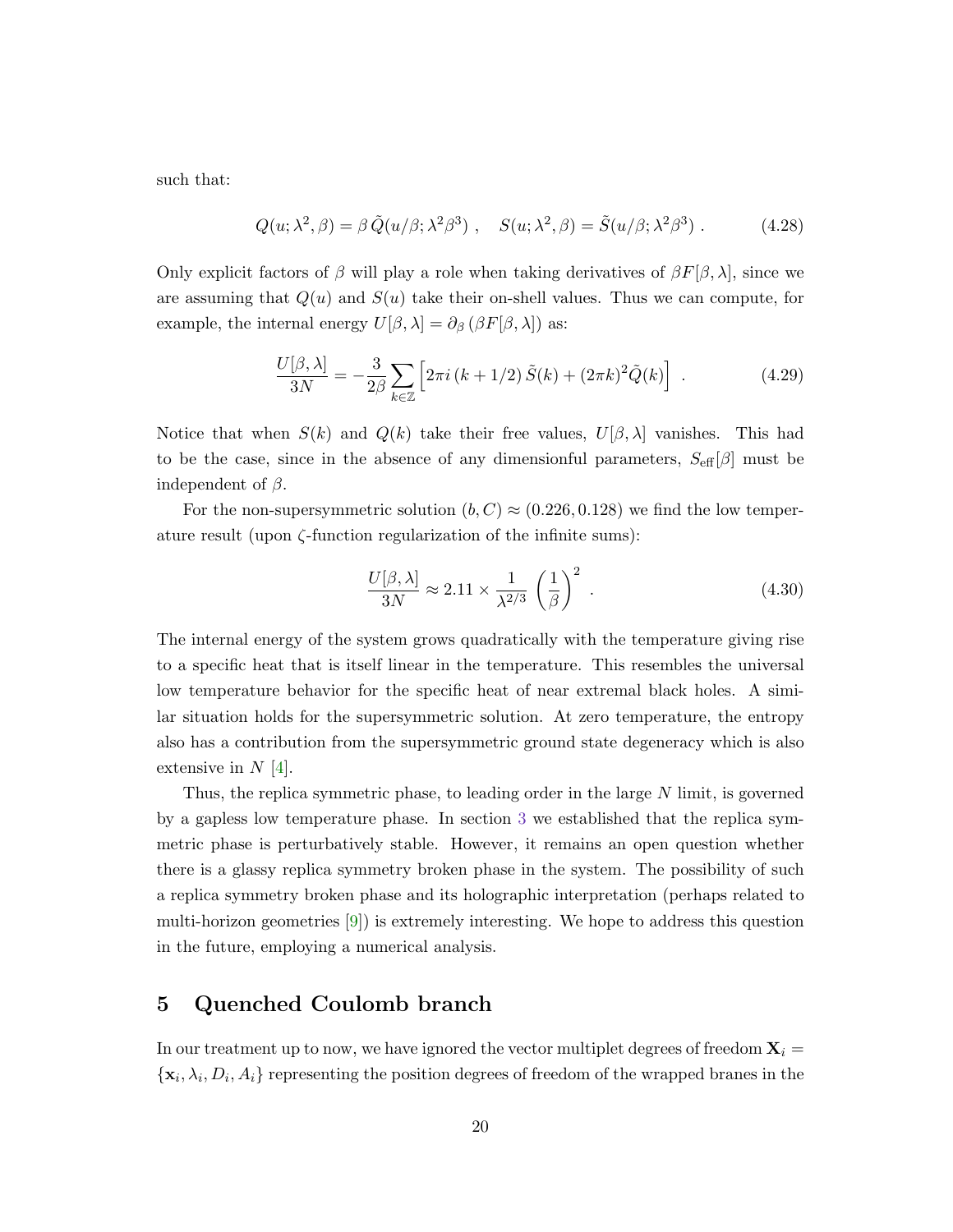non-compact  $(3+1)$ -dimensional Minkowski space-time. In this section we briefly discuss the effect of having quenched and random  $\omega_{\vec{\alpha}}$  on the Coulomb branch, upon integrating out the chiral multiplet. The interaction between the two multiplets is dictated by the following action:

<span id="page-21-2"></span>
$$
S_{\rm int} = \int d\tau \left[ \left( \mathbf{x}_{ij}^2 + D_{ij} \right) |\phi_{\alpha}^{ij}|^2 + \bar{\psi}_{\alpha}^{ij} \boldsymbol{\sigma} \psi_{\alpha}^{ij} \cdot \mathbf{x}_{ij} + i2\sqrt{2} \operatorname{Im} \bar{\phi}_{\alpha}^{ij} \lambda_{ij} \epsilon \psi_{\alpha}^{ij} \right] , \qquad (5.1)
$$

where  $\mathbf{x}_{ij} = (\mathbf{x}_i - \mathbf{x}_j)$  and so on.<sup>[6](#page-21-0)</sup> As before, if we consider the  $\omega_{\vec{\alpha}}$  to be quenched random variables we can integrate over them and obtain an effective action  $S_{\text{eff}}$ . The new feature is that  $S_{\text{eff}}$  will also be a functional of the vector multiplet degrees of freedom  $\mathbf{X}_i$ . If we are interested in the effective action of  $\mathbf{x}_i$  only, we can set  $\lambda_i = 0$ . Then, after similar manipulations to those already performed, we obtain a contribution to the effective action:

<span id="page-21-1"></span>
$$
\frac{\delta S_{\text{eff}}}{nN} = \int d\tau d\tau' \delta(\tau - \tau') \left[ -\delta_{ij} \partial_{\tau}^2 + (\mathbf{x}_{ij}(\tau)^2 + D_{ij}(\tau)) \right] Q^{ij}(\tau, \tau')
$$

$$
+ \int d\tau d\tau' \delta(\tau - \tau') \left[ \delta_{ab} \delta_{ij} \partial_{\tau} + \boldsymbol{\sigma}_{ab} \cdot \mathbf{x}_{ij}(\tau) \right] S^{ij,ab}(\tau, \tau'). \quad (5.2)
$$

In [\[11\]](#page-26-0) it was shown that in the absence of a superpotential, the effective multi-particle theory of the  $x_i$  contained a low energy  $SL(2,\mathbb{R})$  invariant sector upon integrating out the chiral multiplets and taking a large N limit. The scaling dimension of  $x_i$  in the low energy sector of the Coulomb branch was found to be  $\Delta_{\mathbf{x}} = 1$ . In order for the contribution [\(5.2\)](#page-21-1) to preserve the scale invariance of the (paramagnetic) effective action [\(3.3\)](#page-10-1), the scaling dimension of  $S(\tau, \tau')$  would have to vanish. But this is inconsistent with the scaling dimension of  $S(\tau, \tau')$  we found in the previous section. In other words, the two  $SL(2,\mathbb{R})$  phases of the full quiver theory, the one in the Coulomb branch and the other in the Higgs branch, are distinct. Going from one to the other, which in the gravity limit might be viewed as the fragmented tips in the warped throat merging into a single horizon, resembles an RG flow from one IR fixed point to another. Somewhat interestingly,  $\Delta_{\mathbf{x}}$  is twice the conformal weight of the fermion for the supersymmetric solution [\[31\]](#page-27-7).

<span id="page-21-0"></span> ${}^{6}$ For convenience we have used a slightly different notation in [\(5.1\)](#page-21-2), where the chiral multiplet is now labeled by two integers,  $(ij)$ , denoting the particular two branes they connect.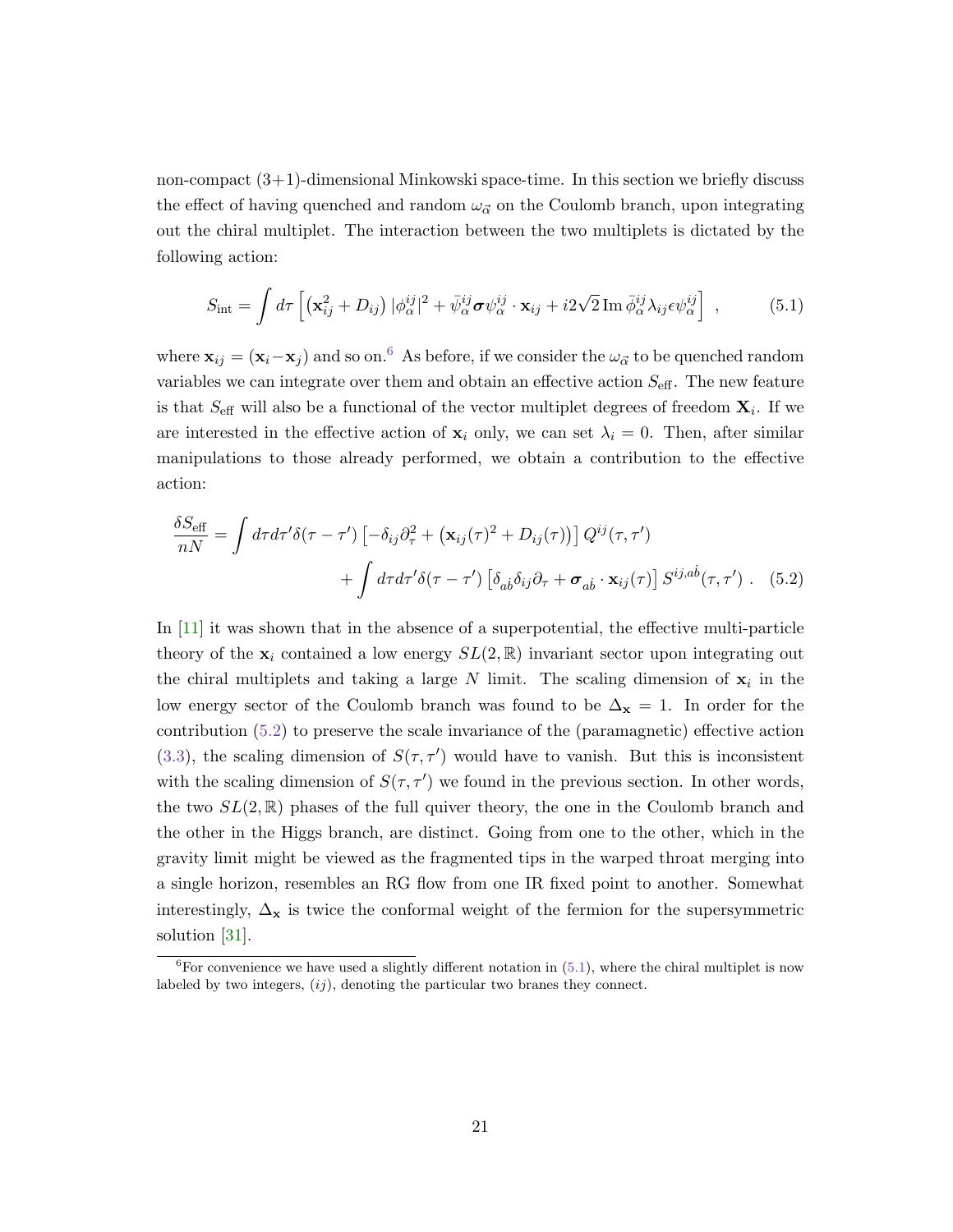# Acknowledgements

It is a pleasure to acknowledge discussions with Chris Beem, Juan Maldacena, David Poland, Dan Roberts, Douglas Stanford and especially Steve Shenker. D.A. acknowledges funding from the NSF. T.A. is supported by the U.S. Department of Energy under grant Contract Number DE-SC0012567 and by NSF grant PHY-0967299. F.D. is supported in part by the U.S. Department of Energy (DOE) under DOE grant DE-SC0011941. All authors were also partly supported by a grant from the John Templeton Foundation. The opinions expressed in this publication are those of the authors and do not necessarily reflect the views of the John Templeton Foundation.

### <span id="page-22-0"></span>A Fermions with random masses

We provide a simple purely fermionic model with random masses as an example a solvable model, which we can also solve using the replica trick. The Hamiltonian is given by:

$$
H = J_{\alpha\beta}\bar{\psi}_{\alpha}\psi_{\beta} , \qquad \alpha = 1, 2, \dots, N , \qquad (A.1)
$$

where  $J_{\alpha\beta}$  is an  $N \times N$  Hermitean matrix drawn from a Gaussian ensemble with variance  $J^2/N$ . The  $2^N$ -dimensional Hilbert space can be decomposed into basis vectors built from the state  $|0\rangle$  annihilated by all  $\psi_{\alpha}$ , where we recall  $\{\bar{\psi}_{\alpha},\psi_{\beta}\} = \delta_{\alpha\beta}$ . The basis vectors are

$$
|\alpha_i; n\rangle = \prod_{i=1}^n \bar{\psi}_{\alpha_i} |0\rangle , \qquad n \in [0, N] .
$$
 (A.2)

A useful quantity characterizing the states is the number of particles  $n$ , which is the eigenvalue of the number operator. For a given n there are  $C_n^N$  states. The Hamiltonian becomes block diagonal with N blocks of size  $C_n^N \times C_n^N$  with  $n = 0, 1, ..., N$ . The corresponding Euclidean action is:

$$
S = \int_0^\beta d\tau \left( \bar{\psi}_\alpha \partial_\tau \psi_\alpha - J_{\alpha\beta} \bar{\psi}_\alpha \psi_\beta \right) \tag{A.3}
$$

Since the model is quadratic, it can be solved exactly. For instance, going to thermal frequency space, the exact two-point function is given by:

$$
\langle \bar{\psi}_{\alpha}(k)\psi_{\beta}(-k-1)\rangle_{J} = [i\,\omega_{k}\otimes\mathbb{I}_{N\times N} - J]_{\alpha\beta}^{-1} . \tag{A.4}
$$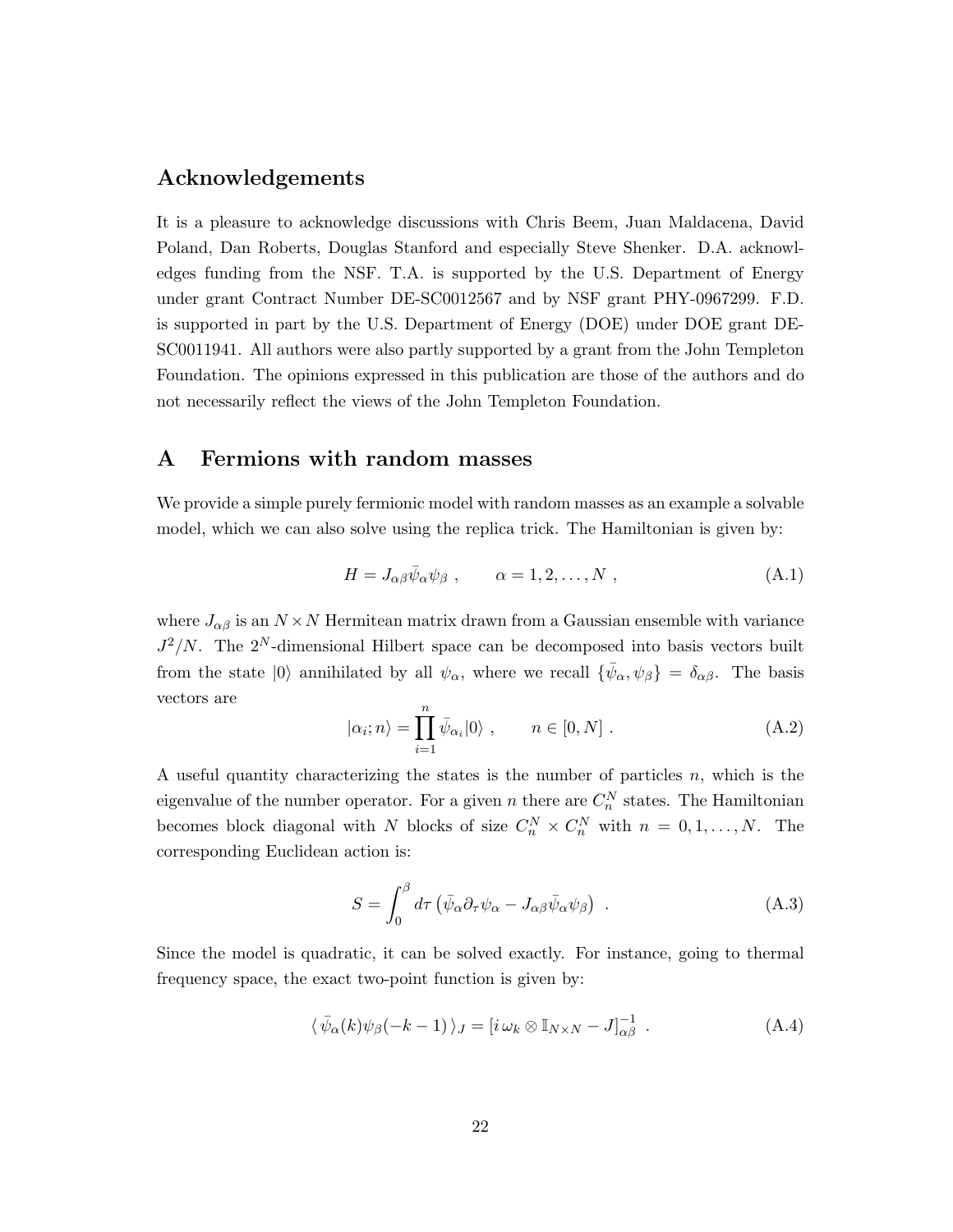We can average the two-point function  $\langle \bar{\psi}_{\alpha}(k)\psi_{\alpha}(-k-1)\rangle$ , with  $\alpha$  summed, over the disorder by computing:

<span id="page-23-0"></span>
$$
\int dJ_{\alpha\beta} e^{-J_{\alpha\beta}J_{\beta\alpha}N/2J^2} \operatorname{tr}\left[i\,\omega_k\otimes\mathbb{I}_{N\times N}-J\right]_{\alpha\beta}^{-1} \,. \tag{A.5}
$$

This is a standard exercise in matrix integrals. It is known that the eigenvalue distribution of J with Gaussian weight is the Wigner semicircle distribution  $[29]$ , hence we must compute (in the  $\beta \to \infty$  limit):

$$
\frac{1}{N} \sum_{\alpha} \overline{\langle \bar{\psi}_{\alpha}(\omega)\psi_{\alpha}(-\omega) \rangle_{J}}
$$
\n
$$
= \frac{1}{2\pi J^{2}} \int_{-2J}^{2J} d\lambda \frac{\sqrt{(2J-\lambda)(2J+\lambda)}}{i\,\omega-\lambda} = \frac{i}{2J^{2}} \left(\omega - \text{sign}(\omega)\sqrt{4J^{2}+\omega^{2}}\right). \quad (A.6)
$$

In the matrix model literature this often referred to as the resolvent. Notice that in the large J limit, the two-point function is approximately given by the sign function just like the large  $\tilde{\lambda}$  correlator [\(4.26\)](#page-19-1) found in the main body of the text. We can also compute the quench averaged free energy :

$$
\frac{\overline{F[\beta,J]}}{N} = -\frac{1}{2\pi\beta J^2} \int_{-2J}^{2J} d\lambda \sqrt{(2J-\lambda)(\lambda+2J)} \log\left(2\cosh\frac{\beta\lambda}{2}\right) . \tag{A.7}
$$

From this we can derive an expression for the specific heat:

$$
\frac{\overline{C[\beta,J]}}{N} = \frac{4}{2\pi J^2 \beta^2} \int_{-J\beta}^{J\beta} du \sqrt{(J\beta - u)(u + J\beta)} u^2 \operatorname{sech}^2 u . \tag{A.8}
$$

In the low temperature,  $\beta \to \infty$  limit the specific heat is linear and goes as  $\overline{C[\beta, J]} \approx$  $\pi N/(3J\beta)$ .

We can also solve this model using the techniques outlined in the main body of the text. Hence we should compute the effective theory of  $Q(\tau, \tau')$ . For the paramagnetic ansatz we find:

$$
\frac{S_{\text{eff}}}{Nn} = \text{tr}\,\log Q(\tau,\tau') + \int d\tau d\tau' \left( \delta(\tau-\tau')\partial_\tau Q(\tau,\tau') + \frac{J^2}{2}Q(\tau,\tau')Q(\tau',\tau) \right) \ . \tag{A.9}
$$

The momentum space equations are:

$$
\frac{1}{Q(\omega)} = i\,\omega - J^2 Q(\omega) \;, \tag{A.10}
$$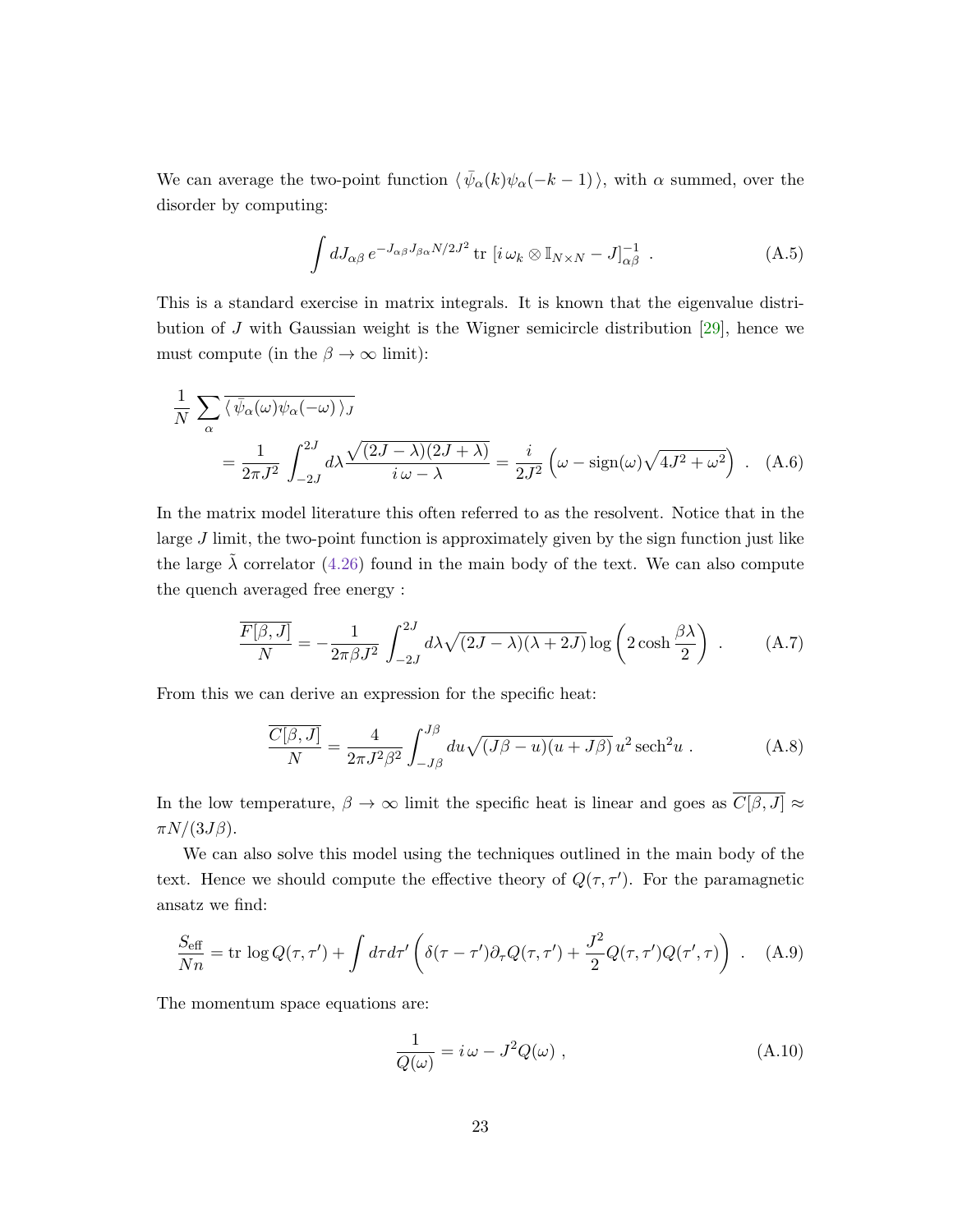with solution:

$$
Q_{\pm}(\omega) = \frac{i}{2J^2} \left( \omega \pm \sqrt{4J^2 + \omega^2} \right) . \tag{A.11}
$$

From the above solutions, we pick the one for which the physical condition  $\overline{Q(\omega)}$  =  $Q(-\omega)$  holds, which is the same as [\(A.6\)](#page-23-0). In this language we can also compute the thermodynamic quantities of the model. The internal energy is given by:

$$
\frac{U[\beta, J]}{N} = \frac{1}{\beta} \sum_{k \in \mathbb{Z}} \left[ 2\pi i (k + 1/2) \tilde{Q}(k) - 1 \right] \approx \frac{\pi}{6\beta^2 J} , \qquad (A.12)
$$

where we have taken a low temperature limit and used  $\zeta$ -function regularization to evaluate the sum in the second equality. The quantity  $Q$  is the dimensionless two point function, similar to those that appeared in  $(4.29)$  and is defined as:

$$
\tilde{Q}(k) = \frac{i}{2\beta^2 J^2} \left\{ 2\pi \left( k + \frac{1}{2} \right) - \text{sign}\left( k + \frac{1}{2} \right) \sqrt{\left( 2\pi \left( k + \frac{1}{2} \right) \right)^2 + 4\beta^2 J^2} \right\} .
$$
 (A.13)

As in the quiver model, we find an internal energy proportional to the temperature squared, giving rise to a linear in temperature specific heat  $C \approx \pi N/(3J\beta)$ .

### <span id="page-24-0"></span>B Perturbative expansion

In this appendix we analyze the perturbative expansion in  $\lambda$  of equations [\(3.7\)](#page-11-2) and [\(3.8\)](#page-11-3). We discuss the solution with all  $Q^{i}(k) \equiv Q(k)$  equal and all  $S^{i,a}(k) \equiv S(k)$  equal. To leading order in the small  $\lambda$  expansion, the solutions are:

$$
Q_0^i(k) = \frac{1}{(2\pi k)^2}, \quad \forall \quad k \neq 0 , \tag{B.1}
$$

$$
Q_0^i(0) = \frac{1}{\lambda}, \qquad (B.2)
$$

$$
S_0^{i,a}(k) = \frac{i}{2\pi(k+1/2)} \quad \forall \quad k \in \mathbb{Z} \ . \tag{B.3}
$$

The next order is found by expanding  $Q^i = Q_0^i + \delta Q^i$  and  $S^{i,a} = S_0^{i,a} + \delta S^{i,a}$ . Solving for  $\delta S^{i,a}$  and  $\delta Q^i$ , we find:

$$
\delta S^{i,a}(k) = -\frac{2\lambda}{(2\pi)^3} \frac{i}{(k+1/2)^3} + \mathcal{O}(\lambda^2) , \qquad (B.4)
$$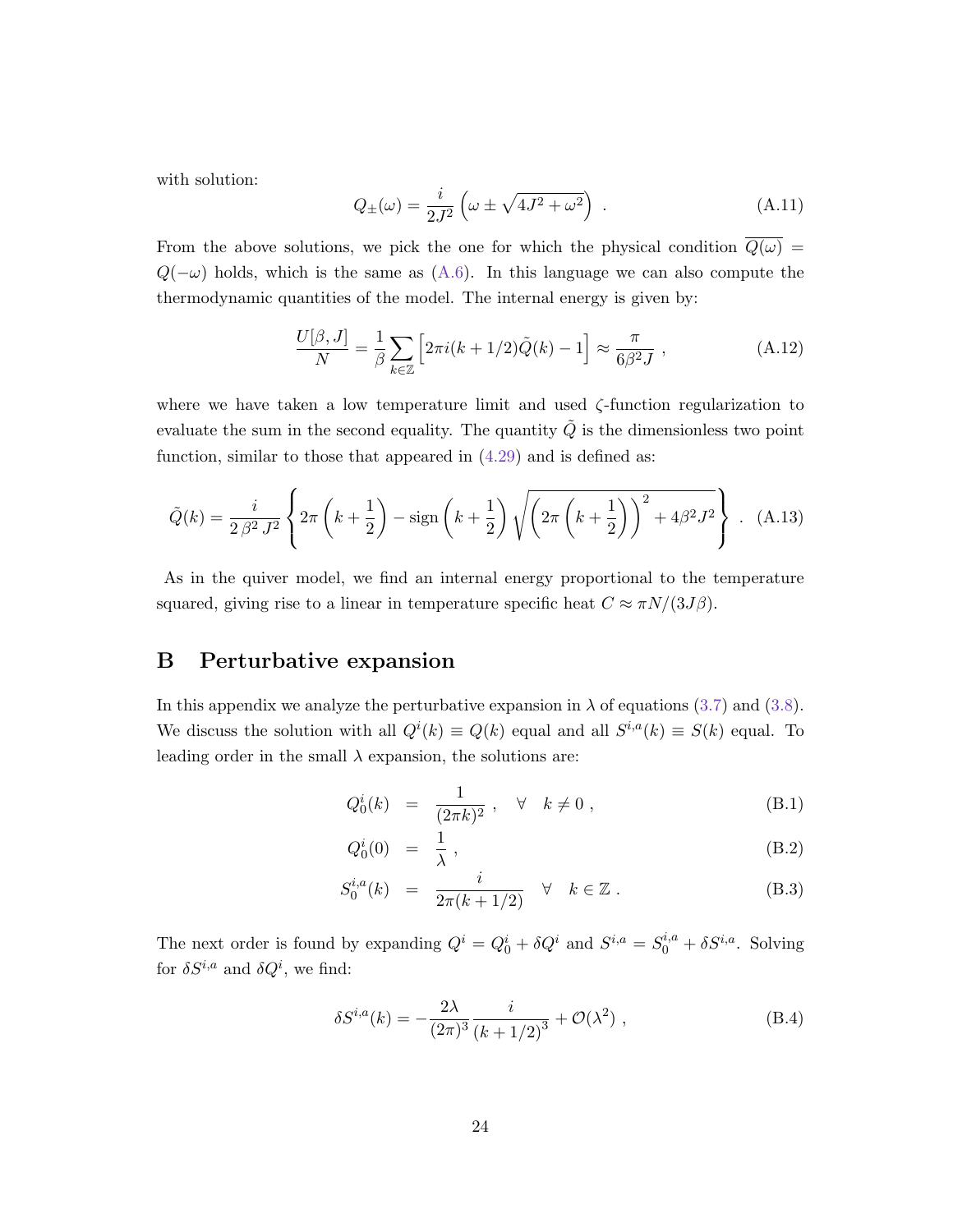and

$$
\delta Q^{i}(k) = -\frac{2\lambda}{(2\pi k)^{4}} + \mathcal{O}(\lambda^{2}) \quad \forall \quad k \neq 0.
$$
 (B.5)

Notice that the permutation symmetry between the different node indices is unbroken. Also notice that at large k,  $\delta S^{i,a}(k) = (2\pi i k) \delta Q^{i}(k)$  which is consistent with unbroken supersymmetry.

# References

- <span id="page-25-0"></span>[1] E. Wigner, "Random Matrices in Physics," SIAM Review, Vol. 9, No. 1 (Jan. 1967), 1-23
- <span id="page-25-1"></span>[2] M. R. Douglas and G. W. Moore, "D-branes, quivers, and ALE instantons," hepth/9603167.
- <span id="page-25-2"></span>[3] F. Denef, "Quantum quivers and Hall / hole halos," JHEP 0210, 023 (2002) doi:10.1088/1126-6708/2002/10/023 [hep-th/0206072].
- <span id="page-25-3"></span>[4] F. Denef and G. W. Moore, "Split states, entropy enigmas, holes and halos," JHEP 1111, 129 (2011) doi:10.1007/JHEP11(2011)129 [hep-th/0702146].
- <span id="page-25-4"></span>[5] Majumdar, S. D.: Phys. Rev.72, 930 (1947).
- [6] Papapetrou, A.: Proc. Roy. Irish Acad.A 51, 191 (1947).
- [7] F. Denef, "Supergravity flows and D-brane stability," JHEP 0008, 050 (2000) doi:10.1088/1126-6708/2000/08/050 [hep-th/0005049].
- [8] D. Anninos, T. Anous, J. Barandes, F. Denef and B. Gaasbeek, "Hot Halos and Galactic Glasses," JHEP 1201, 003 (2012) doi:10.1007/JHEP01(2012)003 [arXiv:1108.5821 [hep-th]].
- <span id="page-25-5"></span>[9] D. Anninos, T. Anous, F. Denef and L. Peeters, "Holographic Vitrification," JHEP 1504, 027 (2015) doi:10.1007/JHEP04(2015)027 [arXiv:1309.0146 [hep-th]].
- <span id="page-25-6"></span>[10] D. Anninos, T. Anous, F. Denef, G. Konstantinidis and E. Shaghoulian, "Supergoop Dynamics," JHEP 1303, 081 (2013) doi:10.1007/JHEP03(2013)081 [arXiv:1205.1060 [hep-th]].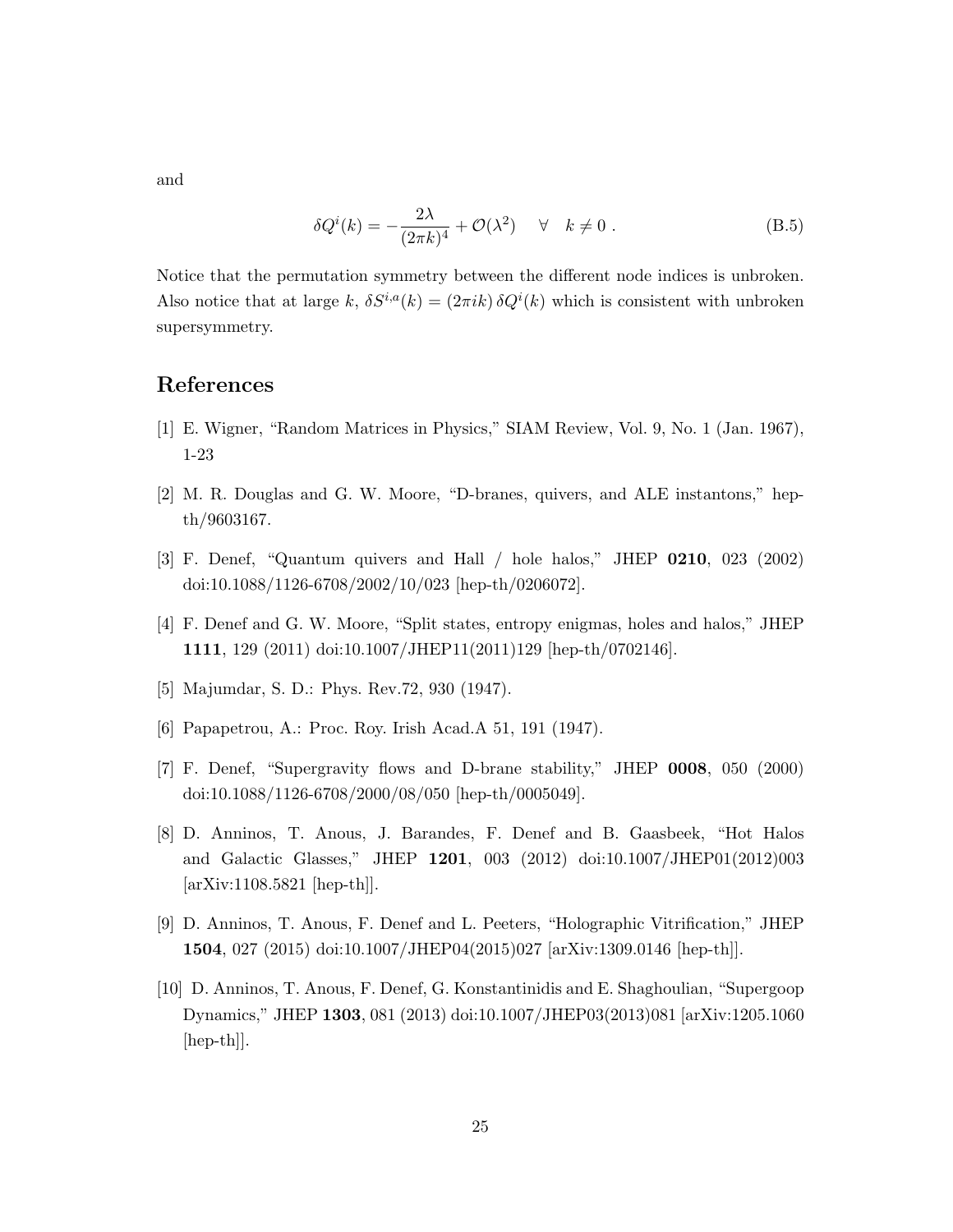- <span id="page-26-0"></span>[11] D. Anninos, T. Anous, P. de Lange and G. Konstantinidis, "Conformal quivers and melting molecules," JHEP 1503, 066 (2015) doi:10.1007/JHEP03(2015)066 [arXiv:1310.7929 [hep-th]].
- <span id="page-26-1"></span>[12] F. Ferrell, and D. Eardley, "Slow Motion Scattering And Coalescence Of Maximally Charged Black Holes," Phys. Rev. Lett. 59, 1617 (1987)
- <span id="page-26-2"></span>[13] R. Britto-Pacumio, J. Michelson, A. Strominger and A. Volovich, "Lectures on Superconformal Quantum Mechanics and Multi-Black Hole Moduli Spaces," NATO Sci. Ser. C 564, 235 (2001). doi:10.1007/978-94-010-0852-5 7
- <span id="page-26-3"></span>[14] A. Strominger, "AdS(2) quantum gravity and string theory," JHEP 9901, 007 (1999) doi:10.1088/1126-6708/1999/01/007 [hep-th/9809027].
- <span id="page-26-4"></span>[15] S. Sachdev and J. Ye, "Gapless spin fluid ground state in a random, quantum Heisenberg magnet", Phys.Rev.Lett. 70 (1993) 3339 cond-mat/9212030 PRINT-93- 0077
- [16] O. Parcollet and A. Georges, "Non-Fermi-liquid regime of a doped Mott insulator," Phys. Rev. B 59 (Feb., 1999) 53415360, cond-mat/9806119.
- [17] A. Kitaev., "A simple model of quantum holography", 2015. KITP strings seminar and Entanglement program (Feb. 12, April 7, and May 27). http://online.kitp.ucsb.edu/online/entangled15/
- <span id="page-26-7"></span>[18] S. Sachdev, "Bekenstein-Hawking Entropy and Strange Metals," Phys. Rev. X 5, no. 4, 041025 (2015) doi:10.1103/PhysRevX.5.041025 [arXiv:1506.05111 [hep-th]].
- [19] J. Polchinski and V. Rosenhaus, "The Spectrum in the Sachdev-Ye-Kitaev Model," arXiv:1601.06768 [hep-th].
- <span id="page-26-5"></span>[20] J. Maldacena and D. Stanford, "Comments on the Sachdev-Ye-Kitaev model," arXiv:1604.07818 [hep-th].
- <span id="page-26-6"></span>[21] J. Manschot, B. Pioline and A. Sen, "From Black Holes to Quivers," JHEP 1211, 023 (2012) doi:10.1007/JHEP11(2012)023 [arXiv:1207.2230 [hep-th]].
- [22] I. Bena, M. Berkooz, J. de Boer, S. El-Showk and D. Van den Bleeken, "Scaling BPS Solutions and pure-Higgs States," JHEP 1211, 171 (2012) doi:10.1007/JHEP11(2012)171 [arXiv:1205.5023 [hep-th]].